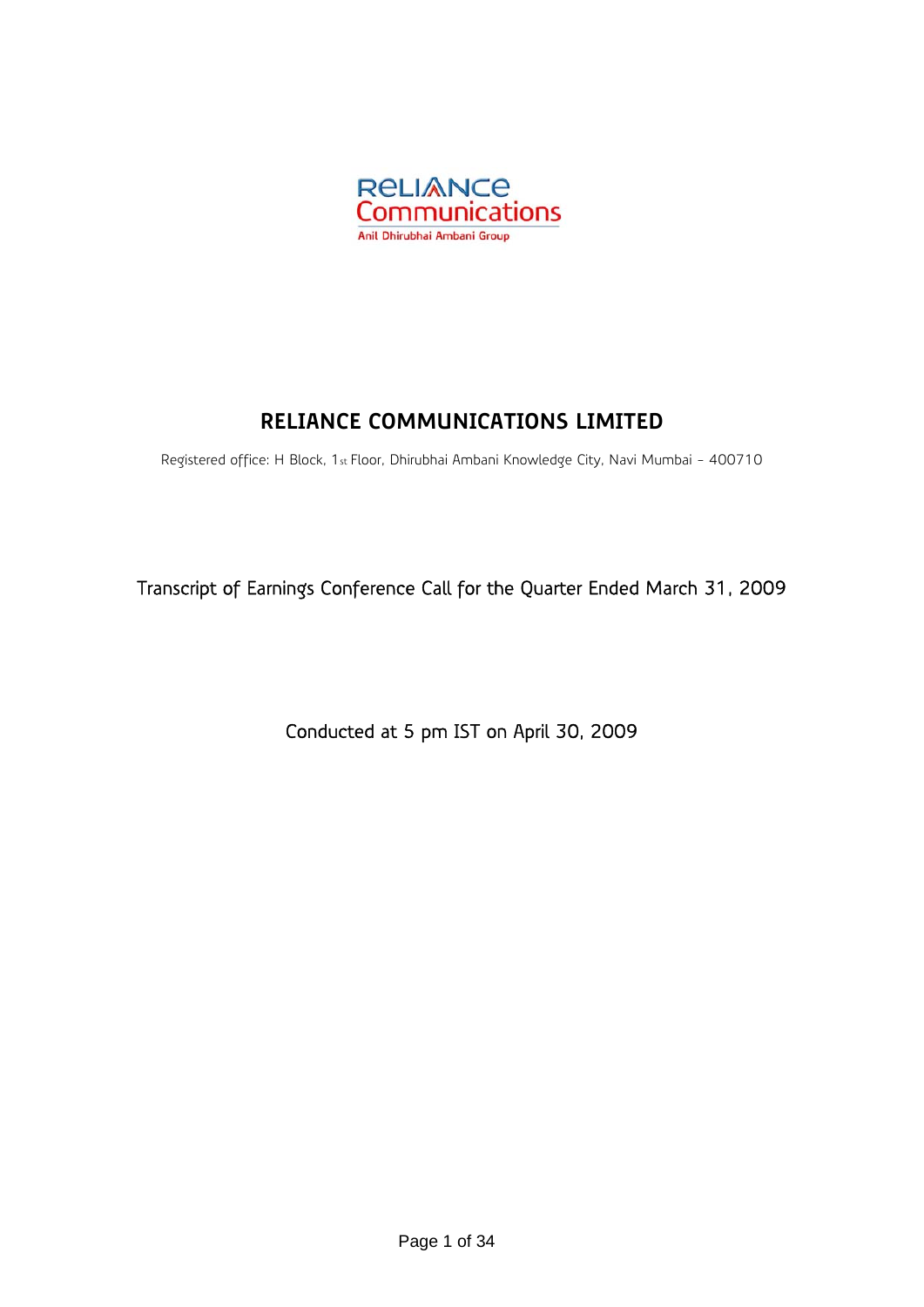

### Operator:

Thank you for standing by and welcome to Reliance Communications global earnings conference call on the Reliance Audio Conferencing platform. This call is hosted by Macquarie Capital. At this time all participants are in listen-only mode.

There will be a presentation followed by a question and answer session at which time if you wish to ask a question please press star 1 on your telephone. Please be advised, this conference is being recorded today. Now, I would like to hand the conference over to Mr. Shubham Majumder of Macquarie, over to you sir.

#### Shubham Majumder:

Thank you. Good morning, afternoon or evening, ladies and gentlemen. We at Macquarie Capital Securities are pleased to host this call for the fourth quarter and full year 2009 results of Reliance Communications. We would like to congratulate the RCOM management on a strong financial and operating performance during the quarter.

Today we have the senior management team from Reliance Communications led by Mr. Satish Seth alongwith other colleagues namely Mr. S. P. Shukla, Mr. Punit Garg, Mr. George Varghese, Mr. Inder Bajaj, Mr. Mahesh Prasad, and Mr. Arvind Narang.

The call will begin with some key observations by the management followed by a question and answer session. I must remind you that the overview and the discussions today may include certain forward-looking statements that must be viewed in conjunction with the risks that the company faces. It is now my pleasure to hand over the call to Mr. Satish Seth. Thank you very much.

### Satish Seth:

Thank you, Shubham.

I welcome all of you to this earnings call on Reliance Communications financial performance for the fiscal year ended March 31st , 2009. During the year, we maintained strong momentum and consolidated our leadership across the entire spectrum of our fully integrated and converged operations in India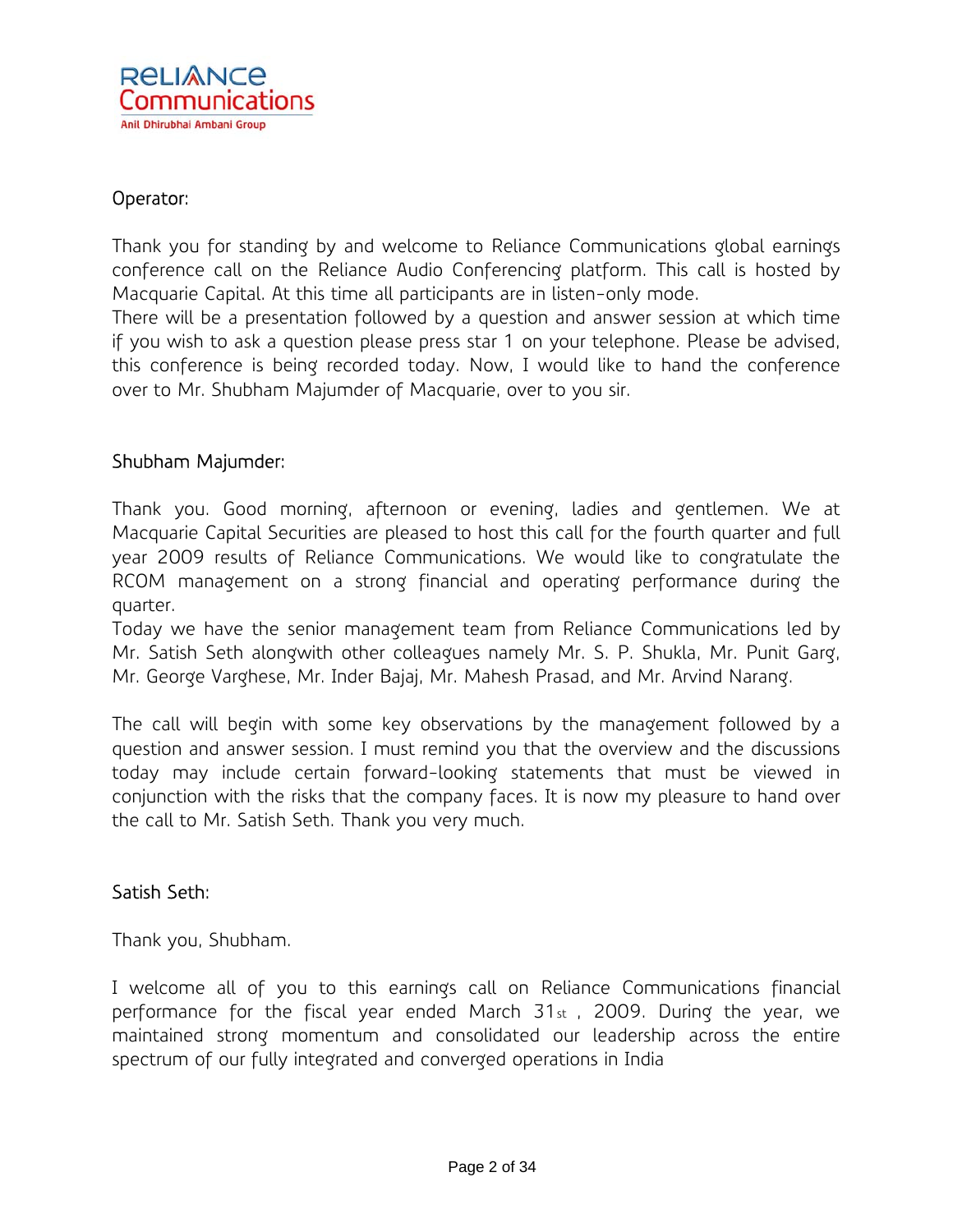

and internationally. We added 27 million subscribers during the year compared to 18 million in FY 2008 and 8 million in FY 2007, including more than 11 million subscribers in the fourth quarter, a world record for any operator globally outside of China. Our net additions market share of 26% in the fourth quarter was significantly ahead of the next highest operator that had 19%. We rolled out our nationwide GSM wireless services following the implementation of the largest and most extensive network expansion in the world completed in a record 11 months from the date of receipt of spectrum from the government, demonstrating our strong execution capabilities. As you are aware, we adopted an unconventional and innovative GSM launch strategy that gave us nationwide success by using the concept of air time minutes as currency.

During the year, across all our non-wireless businesses, including Globalcom, Enterprise and Home segments, we expanded market share and consolidated our dominant position. Revenue expanded to Rs. 22,941 crores in FY 2009, growth of over 20%. EBIDTA increased by over 13% to Rs. 9,288 crores. We maintained our profitability at 40.5% during FY 2009 despite significant investments in expanding the network and new launches of our GSM and DTH services.

Reliance Communications has been one of the front runners in the growth story of the Indian telecom sector. This growth over the years has been backed by a growth oriented policy framework adopted by the Government of India. The recent TDSAT judgment has upheld the contractual GSM spectrum allocation as per license agreement to 6.2 megahertz and endorsed the Government's stand on cross technology. In addition, TRAI's notification on termination charges is another step towards establishing a level playing field amongst all operators.

Now, I would like to highlight some revisions in our capital expenditure for FY 2009 and our capex guidance for FY 2010. At the close of FY 2009 our capex was around Rs. 19,000 crores, this outlay is roughly 35% lower than the preliminary guidance of Rs. 30,000 crores and 24% lower than the revised guidance of Rs. 25,000 crores for FY 2009. In addition, our capex guidance for the current financial year (FY 2010) stands revised to Rs. 10,000 crores excluding 3G and Broadband Wireless Access, which again is 33% lower than our preliminary guidance of roughly Rs. 15,000 crores. Further, I reiterate that the peak of our capex cycle is behind us and our capex intensity will continue to go down from these levels and moving towards free cash flow.

These capex numbers reflect our strong ability to execute a range of complex projects of world scale on time and at costs that are significantly lower than any benchmark available internationally. By doing so we have ensured that we deliver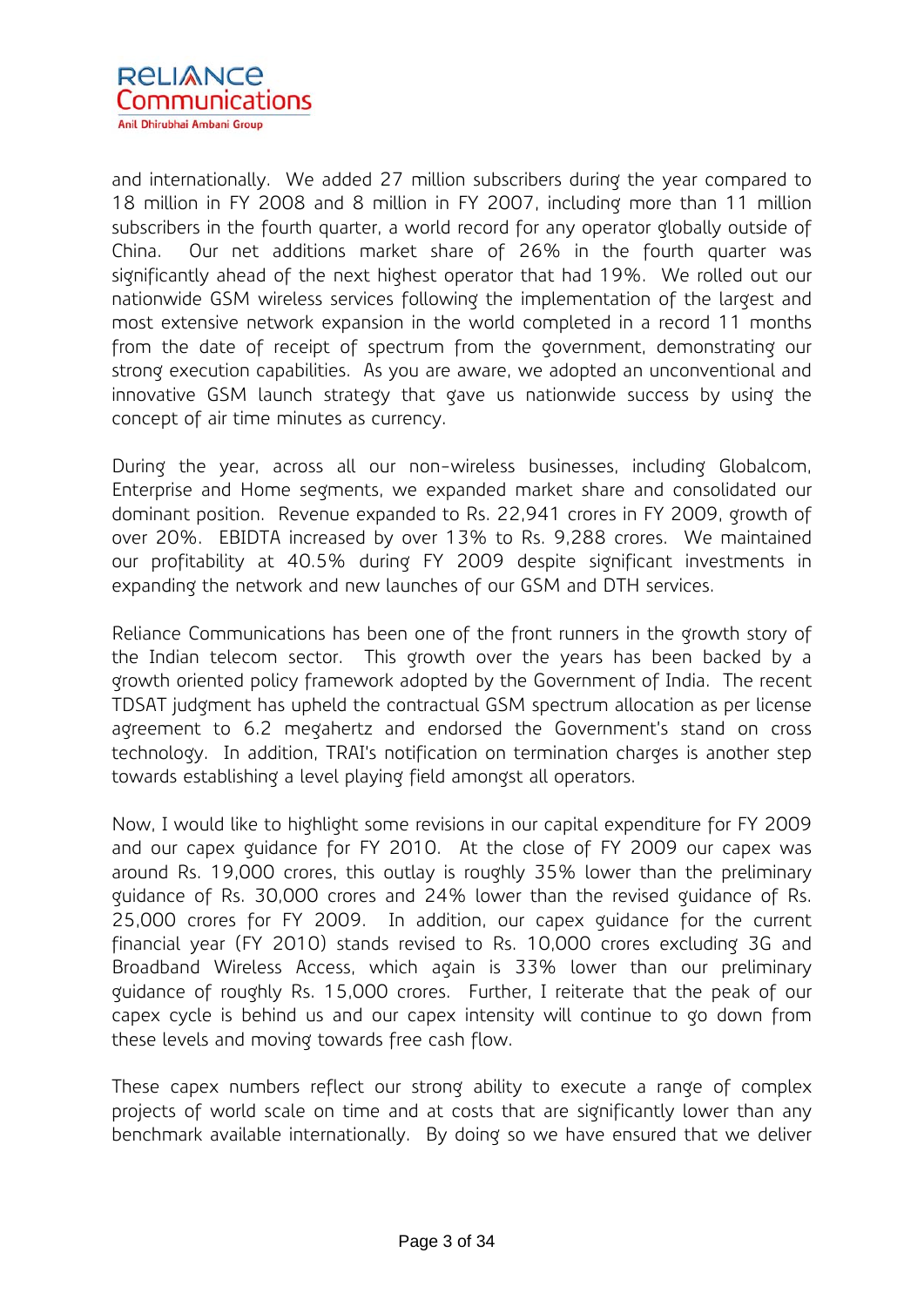

strong contribution from the business while limiting our capital commitment resulting in a more robust financial performance, strong operating cash flows and ongoing value enhancement for all our stakeholders.

The company has filed schemes of arrangement for demerger of the optical fiber division of the company to Reliance Infratel Limited, a subsidiary of the company, and schemes relating to its subsidiaries are pending final approval of shareholders and of the Honorable High Court Judicature at Mumbai. Upon the scheme being effective after receipt of shareholders' and statutory and contractual approvals followed by filing with the Registrar of Companies, the scheme will be given effect to in the audited financial statements for the year ended  $31<sup>st</sup>$  March, 2009. Accordingly, the details relating to the balance sheet of the company will be separately circulated at the time when the Board of Directors approves the audited financial statements of the company.

In concluding my comments, I would like to add that the Indian telecom sector is growing on strong momentum. Reliance Communications continues to expand its share of this rapidly expanding market. We believe that we have created significant low cost capacity which provides us strong advantage in our cost position. This will not only help us offer good value for money proposition to our customers but also create sustainable competitive advantages without compromising on margins. We look forward to expanding revenues while maintaining the contribution from each incremental unit of revenue. Profitable growth is our key mantra.

With that I conclude my initial remarks. I now hand over to Mr. Prakash Shukla to talk about the wireless business. Thank you.

### S.P. Shukla:

Thank you, Mr. Seth. Good evening, good afternoon and good morning to all of you on this conference call. I shall now be covering the highlights of our last quarter's performance of Wireless business.

We started the quarter with the launch of our GSM services in 14 circles that is in addition to the 8 circles where we already had 10 million GSM subscribers. I am very happy to inform you that our GSM launch has been very well received by the consumers so much so that we are probably the only operator to have acquired 5 million subscribers within the first month of GSM launch and that too in the most fiercely competitive, multi-operator environment anywhere in the world, and contrary to what you might have been hearing, most of the subscribers have been recharging regularly. I will discuss this in greater detail in a short while.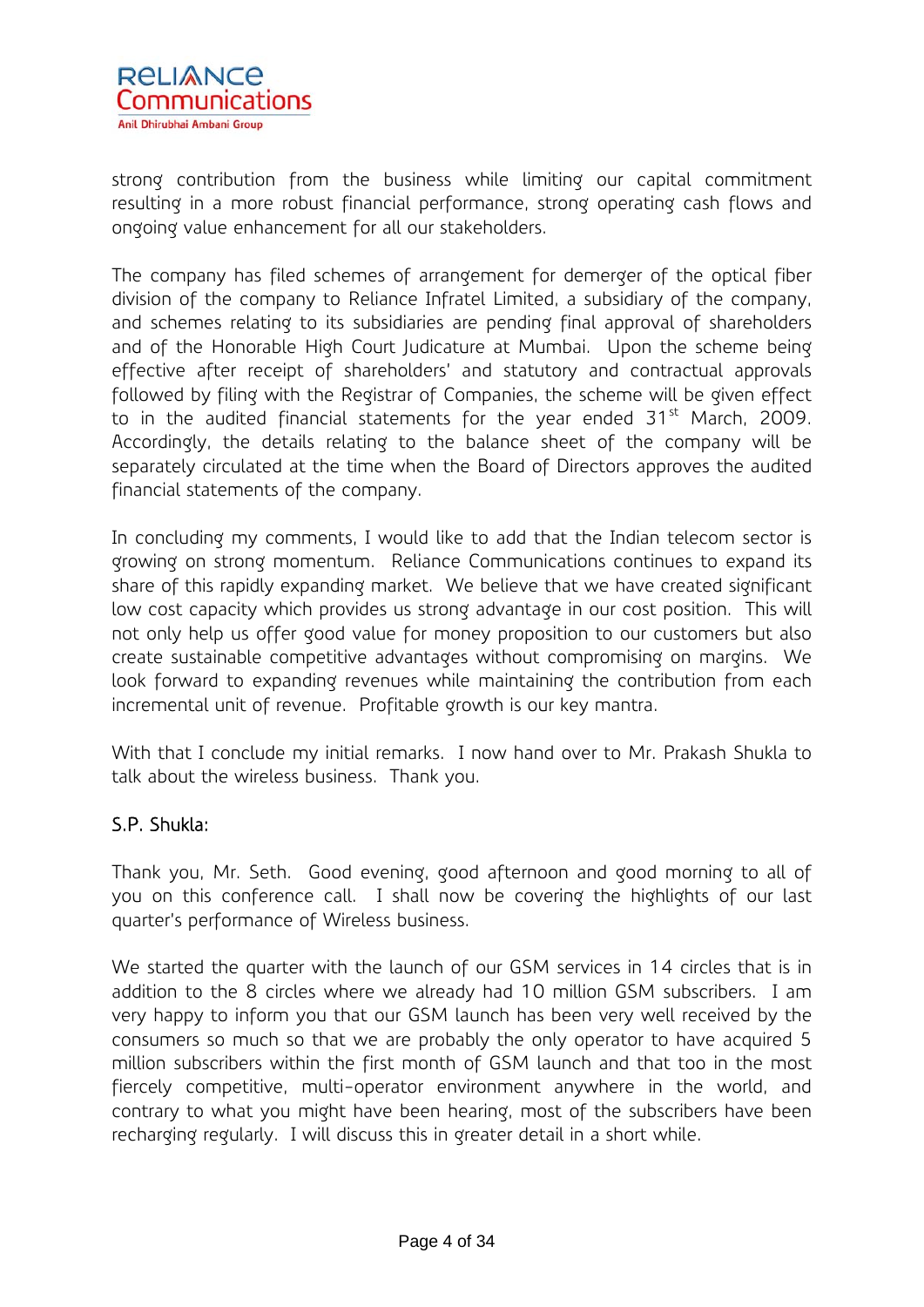

We ended the quarter with a cumulative subscriber base of 73 million. In this quarter we added more than 11 million subscribers across both technologies. With this our wireless market share has increased from 18% to 19% at the end of 4Q. Our Wireless business has strong business fundamentals providing the foundation for sustained growth. Total minute of usage has moved up from 72 billion minutes to 75 billion minutes at the end of this quarter. This translates into healthy revenue per minute of 60 paise per minute.

Now I come to the GSM launch in 14 circles. I am happy to inform you that our GSM services are now available in all the states of the country with Jammu and Kashmir being the latest addition. Our wireless reach with the launch of GSM services now spreads across 20,000 towns and 4.5 lakh villages and continues to increase as our GSM rollout continues. We have been able to leverage our CDMA network to rapidly expand our GSM footprint with just the incremental cost in record time of 11 months from receiving spectrum in January 2008 to launching services in December 2008. As you are aware, we adopted an unconventional and innovative GSM launch strategy that gave us nationwide success by using the concept of air time minutes as currency. The strategy was highly successful on five parameters:

- 1. It created huge customer pull in the market.
- 2. It created customer stickiness through initial promotional usage on our network.
- 3. We utilized this platform to obtain constructive feedback from our customers to further improve the quality of our network and various services.
- 4. It also created significant pressure on competition without any incremental cost to Reliance Communications.
- 5. And lastly, we never made any tariff cuts, these were free minutes and after using the free minutes, customers paid the full tariff as is normally applicable.

Our launch objectives were successfully achieved judging by the subscriber additions we have been able to garner month on month. The entire success of our customer experience program was designed and planned around customer experience and the resultant positive word of mouth. Success of this program bears testimony to the fact that customers have appreciated our GSM services i.e. the network coverage, as well as quality, customer service, and of course the value of the offering. I am glad to share with you that majority of our customers have been recharging beyond the promotional minutes that ended in March and they are also using a lot of national long distance calling, which was not part of the promotional offer.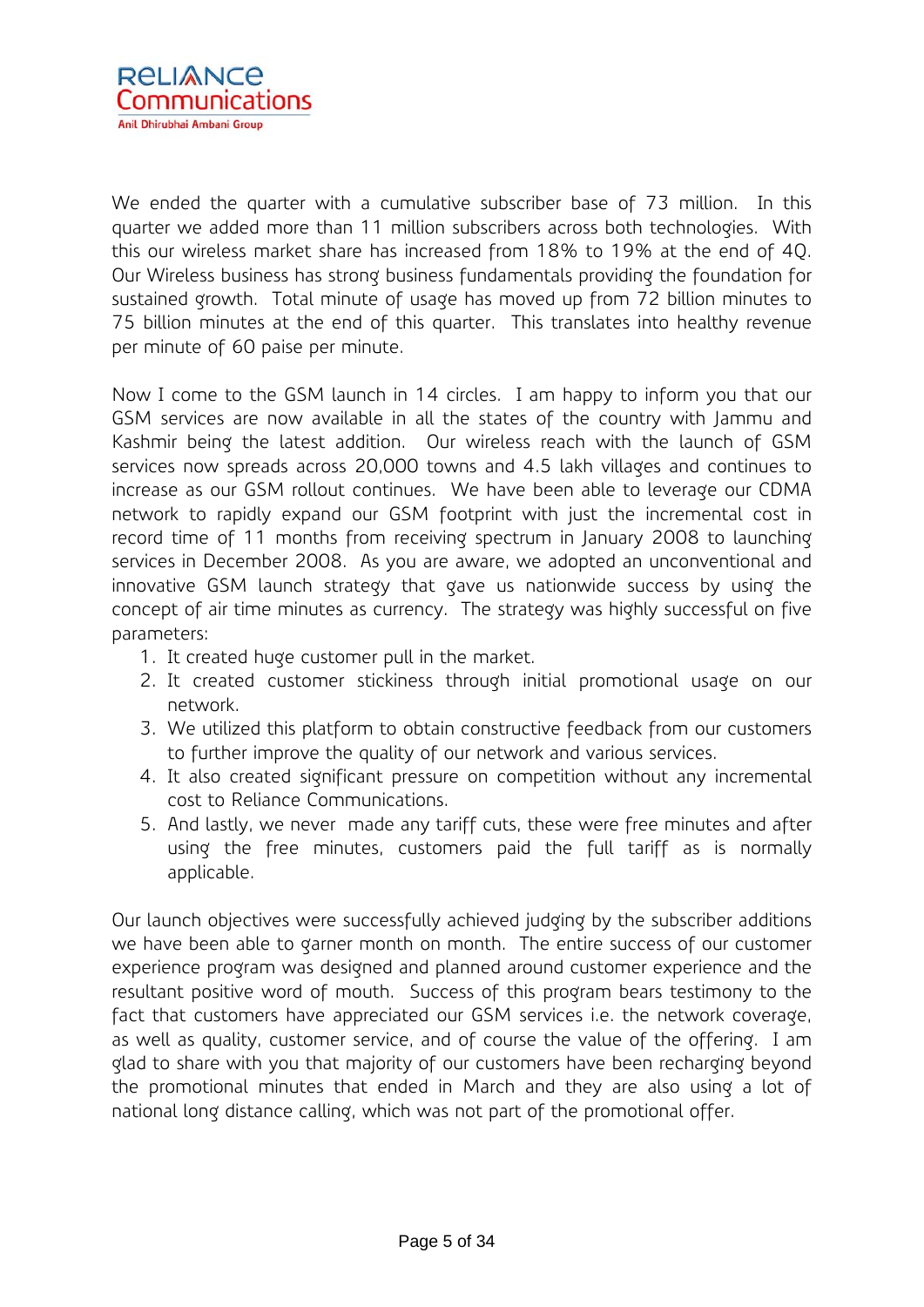

Coming to the handset space, due to our CDMA background, RCOM has considerable strength in mobile devices distribution and we are the second largest device distributor in the country. In the GSM environment, we will now be able to participate in the 300 million strong GSM community, which has access to many and all handset types as is applicable in the open garden landscape. We have tied up with leading handset vendors for reverse bundling of our connections in the open market and you will be seeing more of them in the time to come. At the same time our bundled offerings on the CDMA platform continue to remain highly popular with targeted segments. Customers have a choice of offerings from our integrated portfolio of both voice and data products.

On VAS and data front, RCOM has had an excellent response to its value added services on our newly launched GSM platform, and we continue to be a frontrunner on value added services on CDMA as well. The revenue contribution from both the services on both the technology platforms has been at par or even more than what we are seeing normally in the Indian market.

Staying with the subject of wireless data, Reliance launched its next version of high-speed data services called Netconnect Broadband Plus with the peak speed of up to 3.1 Mbps. This Broadband Plus service allows PC and laptop users the convenience and mobility combined with the availability of broadband speed in 35 major cities across the country covering 85 to 90% of the PC population, which is there in the country. This is further supplemented by the availability of our nationwide wireless data connectivity on CDMA wireless network. This makes the whole country a contiguous hotspot for our data customers. We reiterate that data will be a key USP and functionality to leverage our CDMA network pan India.

We have adopted a unified branding strategy which has allowed us to leverage our strong brand equity in Reliance Mobile to effectively promote our product portfolio on both the technology platforms. We will continue to invest in strengthening and growing our brand resilience and power.

In conclusion, our business strategy is based on five pillars:

- 1. Network superiority.
- 2. Brand equity.
- 3. Channel strength.
- 4. Customer service excellence.
- 5. Our people.

We are committed to invest in each facet to achieve superlative business excellence. Our journey towards leadership in telecom space operating on dual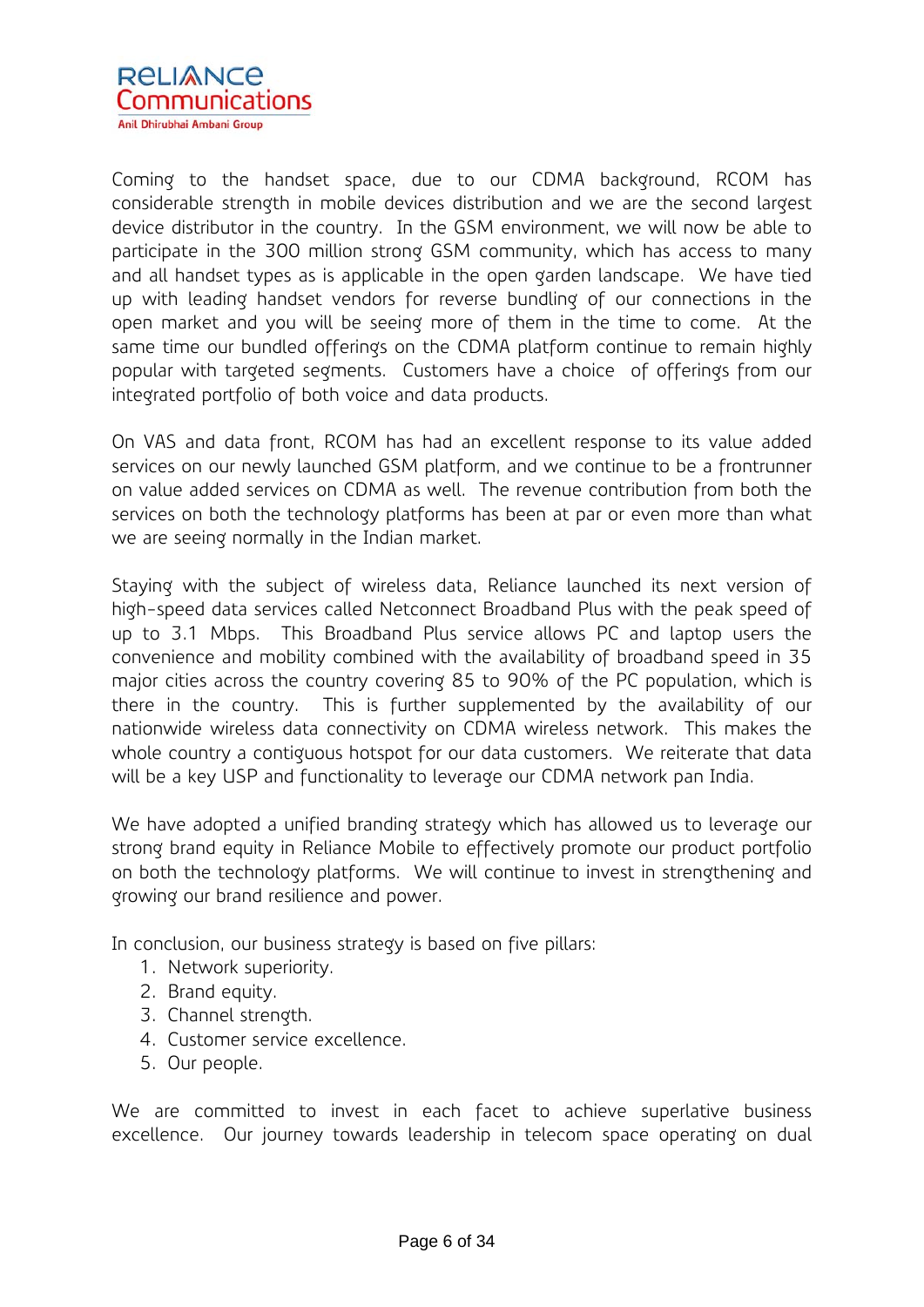technology platform has just begun. Revenue ramp up from newly acquired GSM subscribers will become visible from the current quarter onwards and will pick up momentum throughout the year. We look forward to sharing our success on this front regularly with you in our quarterly interactions.

I would now like to invite my colleague Mr. Inder Bajaj to discuss our Reliance Infratel business. Inder, over to you.

### Inder Bajaj:

Thank you Mr. Shukla. A very good evening, good afternoon and good morning to all of you on this conference call.

I would like to update you on the overall business of our telecom infrastructure, Reliance Infratel.

The telecom infrastructure needs of industry players driven on nine dimensions, which the infrastructure provider provides. The dimensions include the slots of commissioning the electronics i.e. whether it is 2G, 3G, WiMAX, directly linked to quality of the towers referred to as the passive infrastructure sharing, sharing of the radio network referred as the active infrastructure sharing, providing connectivity to the electronics to site, bulk bandwidth and fiber optic to connect the core network, carriage for domestic long distance, carriage for international long distance, roaming solutions, internet bandwidth for data applications. In other words, it is passive infrastructure based on the quality of towers as well as a wide range of services. The demand for the telecom infrastructure has been promising driven by the robust growth of the mobile industry in 2G and a steady MoU. The need for telecom infrastructure has expanded the growth taking place in the rural and new markets. The competitive intensity in the mobile industry is expected to double i.e. from 6 to 7 players that there are today to 11 to 12 players per circle with the issue of over 120 licenses to the new operators. These new operators now in a phased manner have been allotted spectrum in almost about 18 to 20 circles and some of them have now got joint venture tie ups with the large global players. Expected technology rollouts this year are on 3G and WiMAX front for the need of the mobile operators as well as for the ISP operators. This demand on the current level of over 300,000 slots is estimated to more than double to 700,000 slots in the next couple of years for passive infrastructure and also for other telecom infrastructure range of services. Reliance Infratel is well poised to capture this opportunity.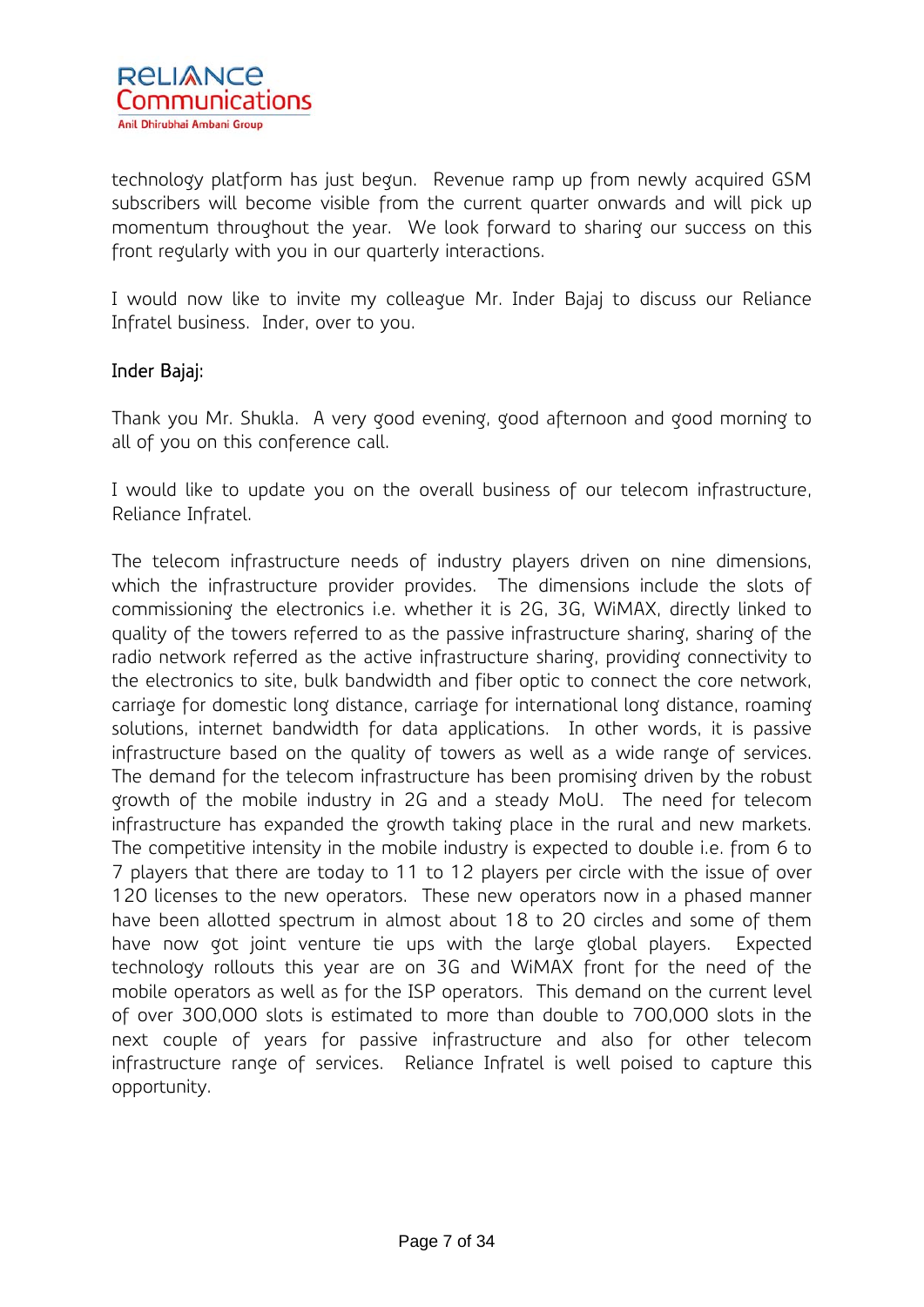

RCOM, as a group company including Reliance Infratel, is leveraging our extensive capability to offer a wide range of services as an integrated service provider across the whole infrastructure value chain, which includes passive infrastructure through Reliance Infratel. Our solution provides a fast track solution to our clients as well as new companies entering the market and for their ongoing expansion. We carried out successfully a huge project of commissioning over 30,000 towers in the last year and a half. In the last few months, we have used the towers for both our CDMA and GSM needs as a part of our strategy to provide dual network offering on a pan India basis. We have commissioned nearly 5,000 towers in the last quarter and now have over 48,000 towers with a tenancy of over 1.6x supported by the company's wireless rollout plans. We have commissioned these towers with multi tenancy capabilities and they would have the capability of over 200,000 slots, the most extensive compared to any other telecom infrastructure provider. We are capable of adding tenancy capability at marginal cost on demand. We are wellpositioned vis-à-vis other infrastructure providers with better quality tower infrastructure, carriage and transport infrastructure along with the unified approach as an integrated service provider.

RITL is in advanced discussions with new licensees to extend as an integrated service provider of various B2B services of passive infrastructure sharing, connectivity to sites, bandwidth to connect core network, and carriage on bulk basis to enable a fast track and comprehensive roll out for the new operators. These new operators have now received spectrum, some have completed joint venture tie ups, connectivity to commence in a phased manner during this year of 2009-10. Apart from new licenses we have agreed with the existing national regional operators to provide passive infrastructure on retail basis.

Thank you very much. I would now like to invite Punit Garg for an update on the Globalcom business.

### Punit Garg:

Thank you. Mr. Bajaj. Greetings from Global business to our friends in different geographies, I would like to start off with a brief overview of Reliance Globalcom business.

Global business revenue has grown by 12% on QoQ basis. EBIDTA has grown by 16% and earnings before interest and tax by over 25%. As planned, our NLD network has crossed 190,000 RKms of ducted fiber optic cable on 31<sup>st</sup> March 2009. Our NLD network span is almost twice of next largest private NLD service provider. Amongst private service providers we also have the largest number of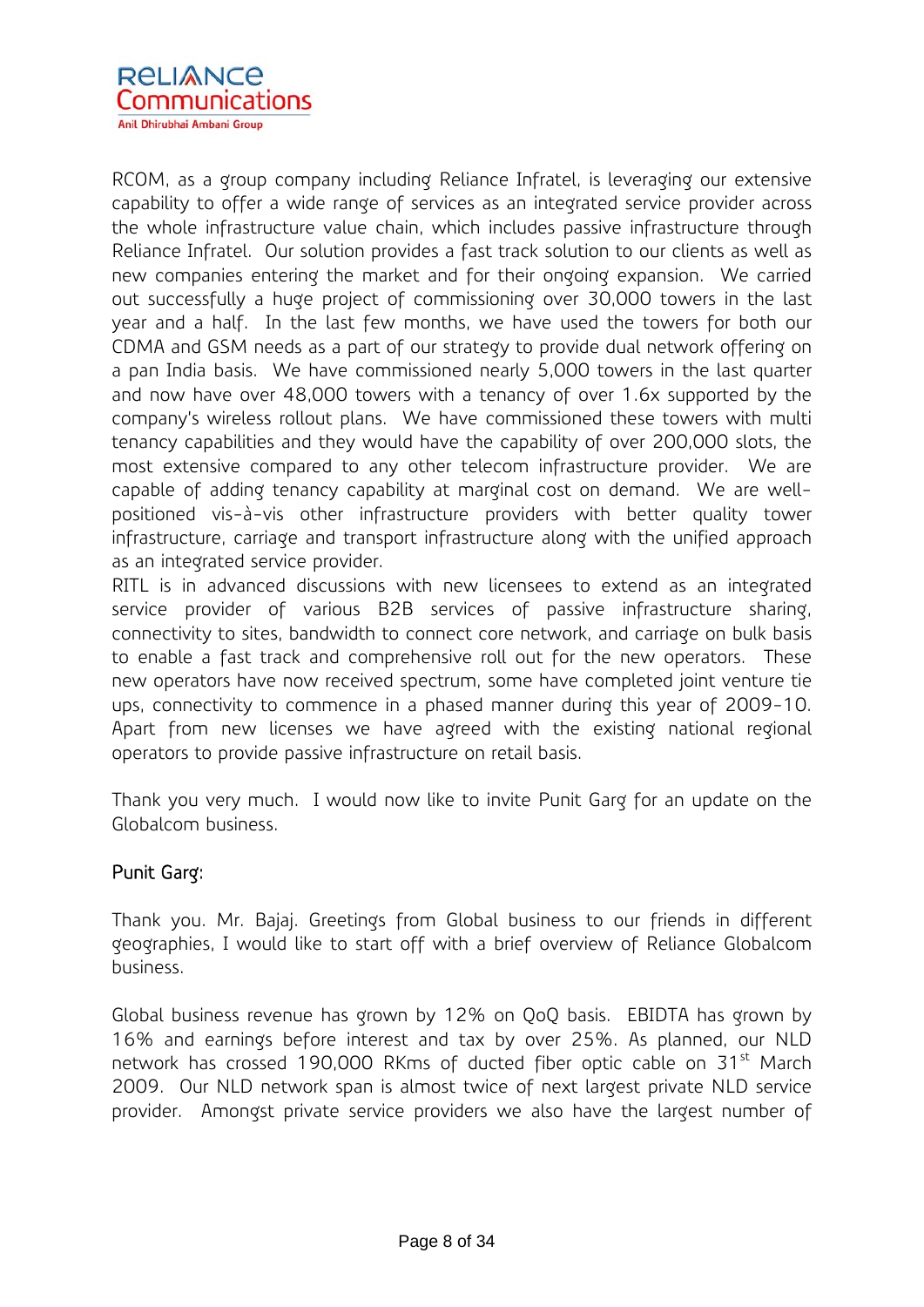

nodes with over 1,400 points of interconnection, over 300 points of presence and over 175 MPLS nodes.

Our expansive network makes us the most preferred private NLD carriage provider. Our NLD carriage traffic has grown by 52% on YoY basis and 6% on QoQ basis. We continue to have up to 40% share of NLD traffic from customers like Vodafone, Idea, Aircel, Spice, TTSL, BPL, Shyam and HFCL. In addition, there is strong demand for NLD bandwidth and infrastructure from most operators. We closed a large 1,000 plus Kms infrastructure deal in fourth quarter and we have additional deals in the pipeline to close in next few months.

In our voice business, our focus is to grow volumes and protect margins. In the wholesale voice segment, we had YoY traffic growth of 12%. The recent proposed regulatory increase of termination charge for ILD inbound calls from 30 paise per minute to 40 paise per minute will benefit our access business and will have neutral impact on ILD carriage.

In the retail voice segment, the leadership of Reliance Global Call has provided us deep understanding of the expatriate customers' behavior especially their need to call family and associates back in home country. We have leveraged this insight to expand our target customer base and Reliance Global Call brand umbrella. During 4Q, we launched calling card portals targeted to expatriates from specific South Asian countries living in the US, Europe and other geographies. We have seen excellent response and high recall of portals among target communities and high use of Reliance Global Call to call their respective home countries.

We have also been actively scanning to identify high value addressable markets wherein we can launch products to take up leadership position like Reliance Global Call. We seek to deliver unmatched value proposition leveraging our global reach to more than 40 countries, our online service delivery, our carrier relationships and our ready customer base in the US and Europe has a major contribution.

A major initiative in this direction is our foray into global audio conferencing market. This is Rs. 21,000 crores market with fragmented players. We have opportunity to leverage our 1,500 enterprise customer base outside India and our global voice leadership to grab a fair share of this business.

Our data business comprises of sales to carriers in wholesale segment and to corporate in the enterprise segment. In 4Q, one of the highly successful quarters, we signed total contracts of around Rs. 700 crores in our data business comprising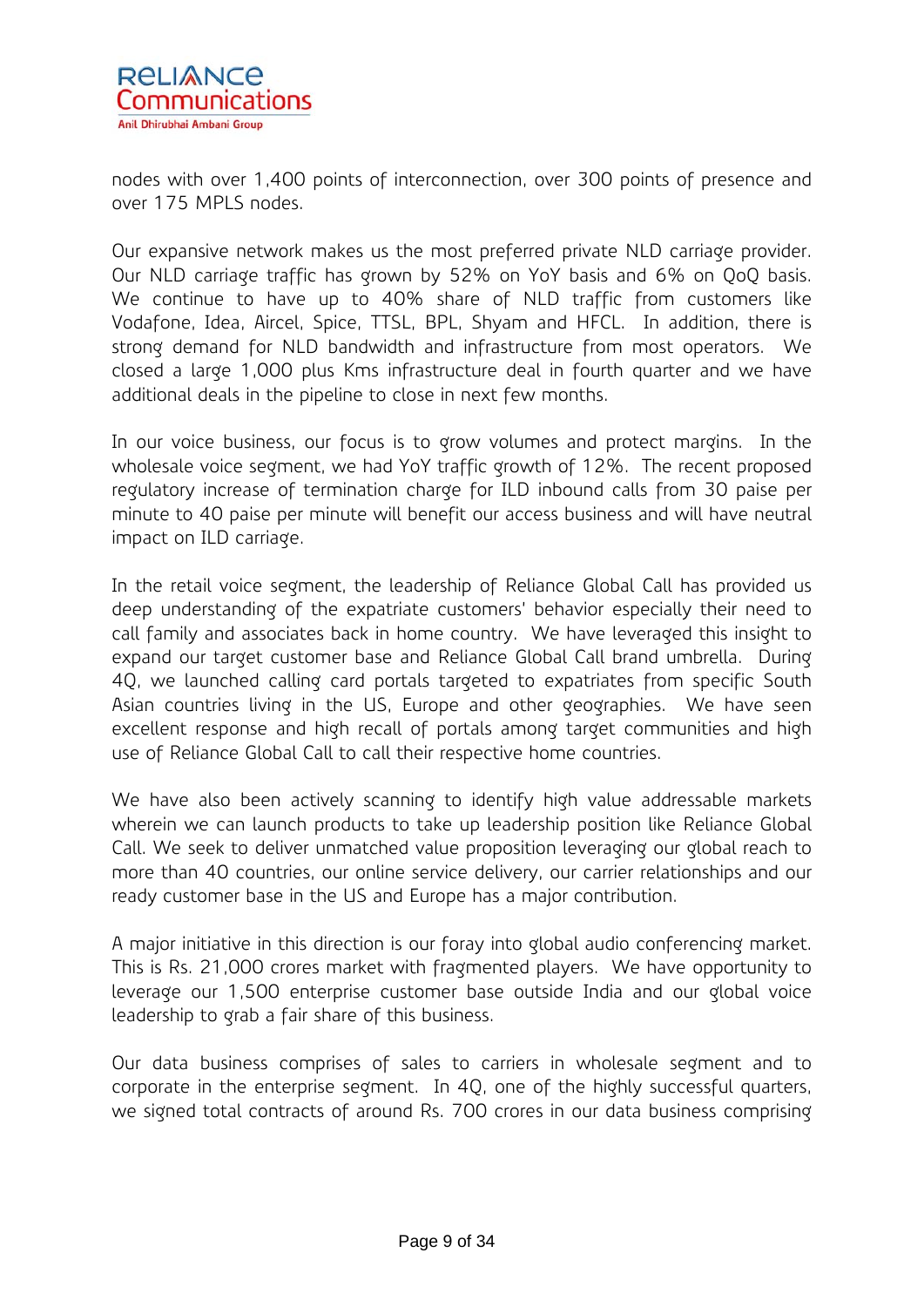

wholesale contracts of around Rs. 350 crores and enterprise business contracts of around Rs. 350 crores.

In wholesale space, as a testimony to our leadership in the global capacity business, we won significant repeat business from our existing customers.

In the enterprise space, we have added new logos in addition to growth in existing accounts. To illustrate a few: A world leader in fire suppression gear, this contract is over Rs. 100 crores over five years; a Dutch engineering solutions provider, to connect their 255 locations across Europe; an Australian infrastructure project company to connect its global operations across Europe, Asia and Middle East.

We are pleased to share with you that we have been able to win all the bids of key enterprise accounts that we participated in against the stiff competition from the global 4: BT, AT&T, Verizon, and Orange. These wins demonstrate global CIOs' trust in Reliance Globalcom's value proposition and service delivery capabilities. We are confident of continued wins in the highly complex but extremely large and lucrative enterprise space in the US and Europe, which is over Rs. 160,000 crores or USD \$32 billion market for VPN and Ethernet solutions business.

Last but not the least, our next generation cable named HAWK in the Mediterranean between Middle East and Europe is on track for completion in early 3Q 2009-10. We are the only private service provider with a multi-terabit capacity from India to Europe at unmatched cost since most of the build is financed through pre-sales of capacity on our global network.

Our unique connectivity to India, Middle East and China also helps to drive enterprise business as they look for connectivity to these emerging markets and outsource business processes to low cost destinations.

We believe that our strategy to leverage our global terabit network together with leadership in enterprise solutions is delivering a compelling value proposition to our global enterprise and carrier customers. Our customers are endorsing our strategy through repeat and new business wins. Going forward, we expect continued growth in every segment of Reliance Globalcom's business.

Thank you. With that I hand over to George Varghese.

### George Varghese:

Thanks Punit. My greetings to all participants.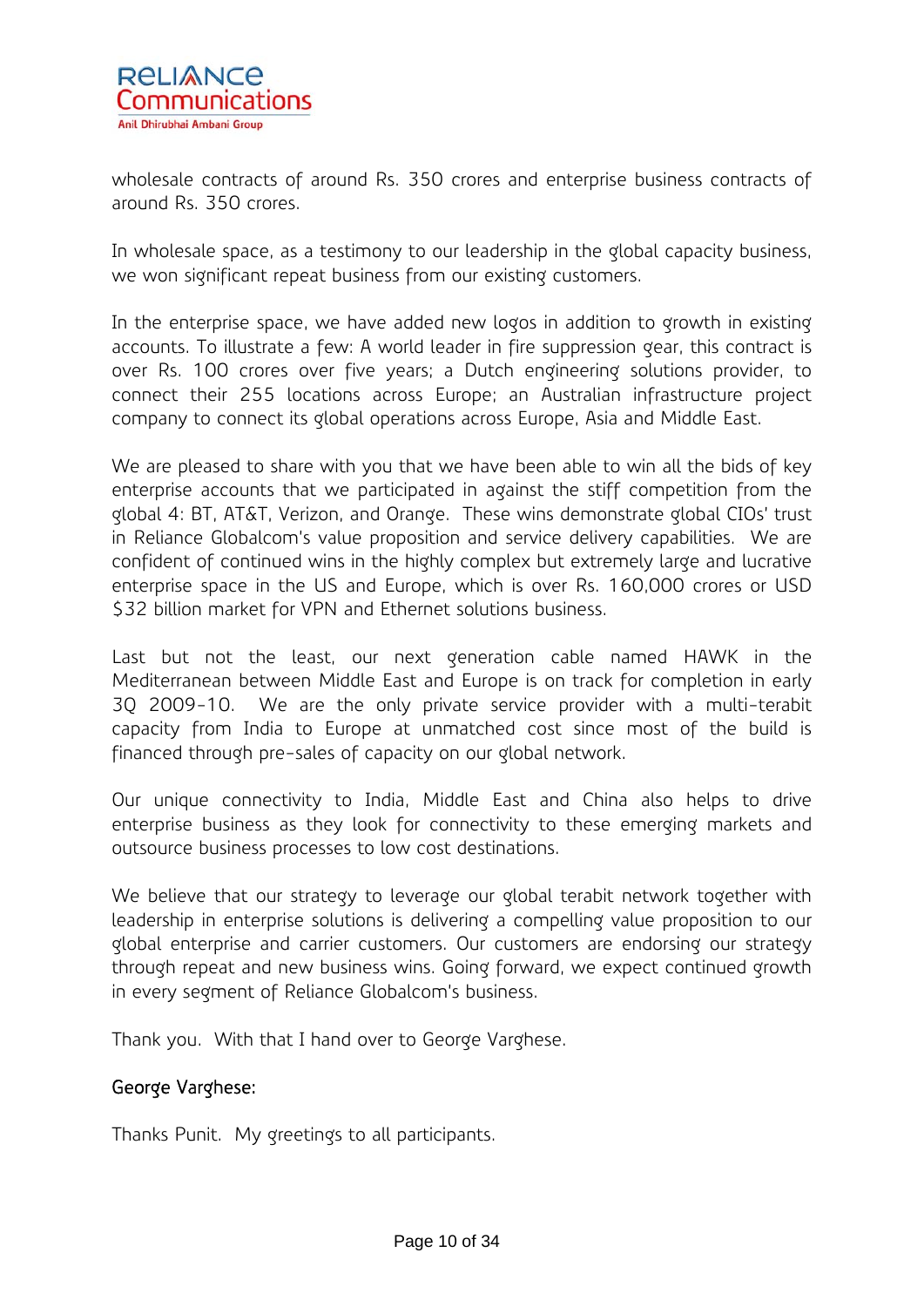Enterprise business continues its growth journey by achieving 8% increase in this quarter over the previous quarter. Our EBIDTA also grew by 15% over the previous quarter. This reflects the quality of revenue generated from our enterprise business.

I will take you to the last quarter performance by elaborating on the three key advantages that Reliance Enterprise business has:

- 1. New opportunity in the changed economic scenario,
- 2. Additional revenue from our existing customers, and
- 3. Our distinct competitive edge.

Coming to the first point, new opportunity presented by the changed economic scenario: In the new economic scenario we have observed changes in the customers' buying behavior. Customers are delaying the capex spend decisions; they are looking for newer ways to bring in better efficiency and cost control in their operations. Decision-making has been pushed up the hierarchy. Decisions earlier taken by the CIO is now being taken by the CFO and the CEO. Admin heads who have hereto resisted churn of voice services from competition due to the hassles of number change and other related administrative activities are now more open to change.

Reliance has in its product bouquet, the unique service of managed voice VPN that provides CUG like environment to the customers across landlines, PRIs, Centrex, mobiles and fixed wireless connections. Reliance Managed Voice VPN provides facilities like short digit dialing pan-India for all diverse services of the customer. This product has been acknowledged to reduce customer spend by at least 15%. This product is unique to Reliance due to our state of the art unmatched network architecture and centralized billing platform. This is the product that can improve operational efficiencies of any multi branched organization.

Reliance Enterprise business team is engaging at all levels of the customers' organization, especially the CFO, to pitch products like these. Key customers across business verticals like banking, logistics and courier, IT and ITeS, retail; non-banking financial institutions are using this unique product. Besides this, our focus on the government sector helped us win major new orders from prestigious public sector entities. New major orders won in the last quarter came from large and medium enterprise segments across all verticals.

Coming to the second point, additional revenue growth from our existing customers: These challenging economic times are a period when customer loyalty is critical to any business. Reliance Enterprise business is earning dividends of its high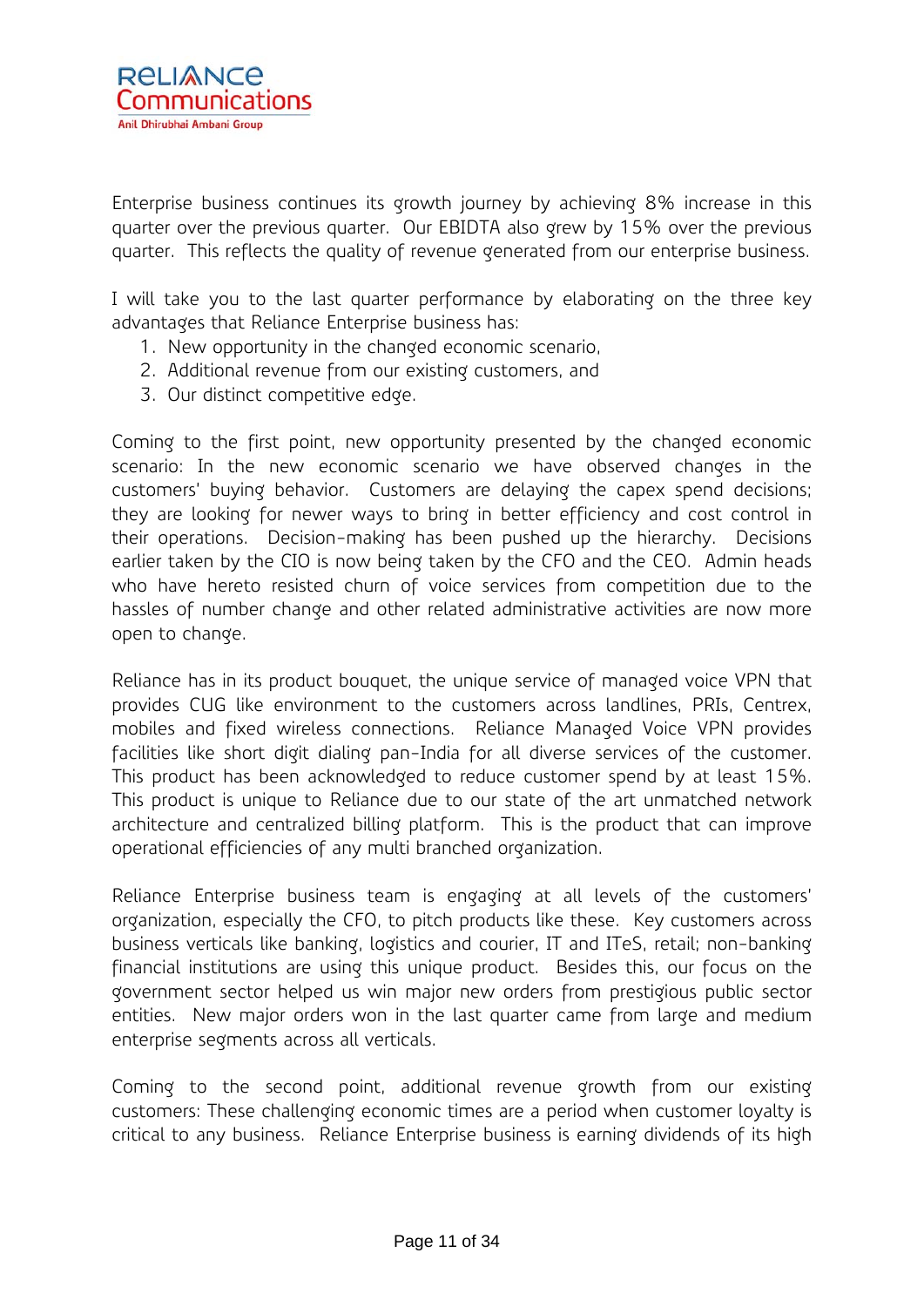

quality customer service. Whereas other telecom operators in the enterprise arena are losing customers, we are getting fresh orders from our existing customers. Our existing customers continue to be our major revenue contributor. They contributed to 55% of our order booking in the last quarter. Our customers have rated us at 8.34 on a 10-point scale in terms of customer satisfaction. We shall continue to strive to exceed our customer expectation and create new paradigms of customer delight for the Reliance Enterprise customers.

Distinct competitive advantage: During the last quarter Reliance added 38,000 new buildings on the state of the art network. This has taken a total number of buildings to nearly one million. We continue to adopt a multi-pronged strategy of using various last mile technologies like LMDS, microwave, WiMAX in addition to wireline connectivity to ensure ubiquitous service to all our customers.

Reliance continues to have an unmatched product suite having unique voice solutions, the type of which I mentioned earlier in my address and cutting edge data solutions like Managed VPN and avant-garde IDC. With the new IDC being commissioned in Chennai, Hyderabad, we will continue to maintain a Numero Uno position. This will increase our share of this business multi-fold.

We at Reliance Enterprise business are committed to provide our customer with products and services that will continue to give them an edge in their respective markets. Reliance Enterprise business has been on a continuous growth quarter on quarter and we are confident that we will continue to garner maximum spent of our corporate customers.

Thank you. I will now hand over to Mahesh Prasad.

#### Mahesh Prasad:

Thank you, George. Our Home business after reaching our first million subscribers for Reliance Big TV in the previous quarter, we are pleased to announce that we have added another half a million subscribers in the fourth quarter. Our overall market share is now over 12% in just six months of the operation of launching the business. In spite of 4Q being a lean quarter for the DTH industry, which saw a decline of 42% as a whole, we have managed to expand our customer base building on the launch momentum.

This past quarter we also focused on revenue enhancement as more and more of our launch subscribers started moving into subscription renewals. We have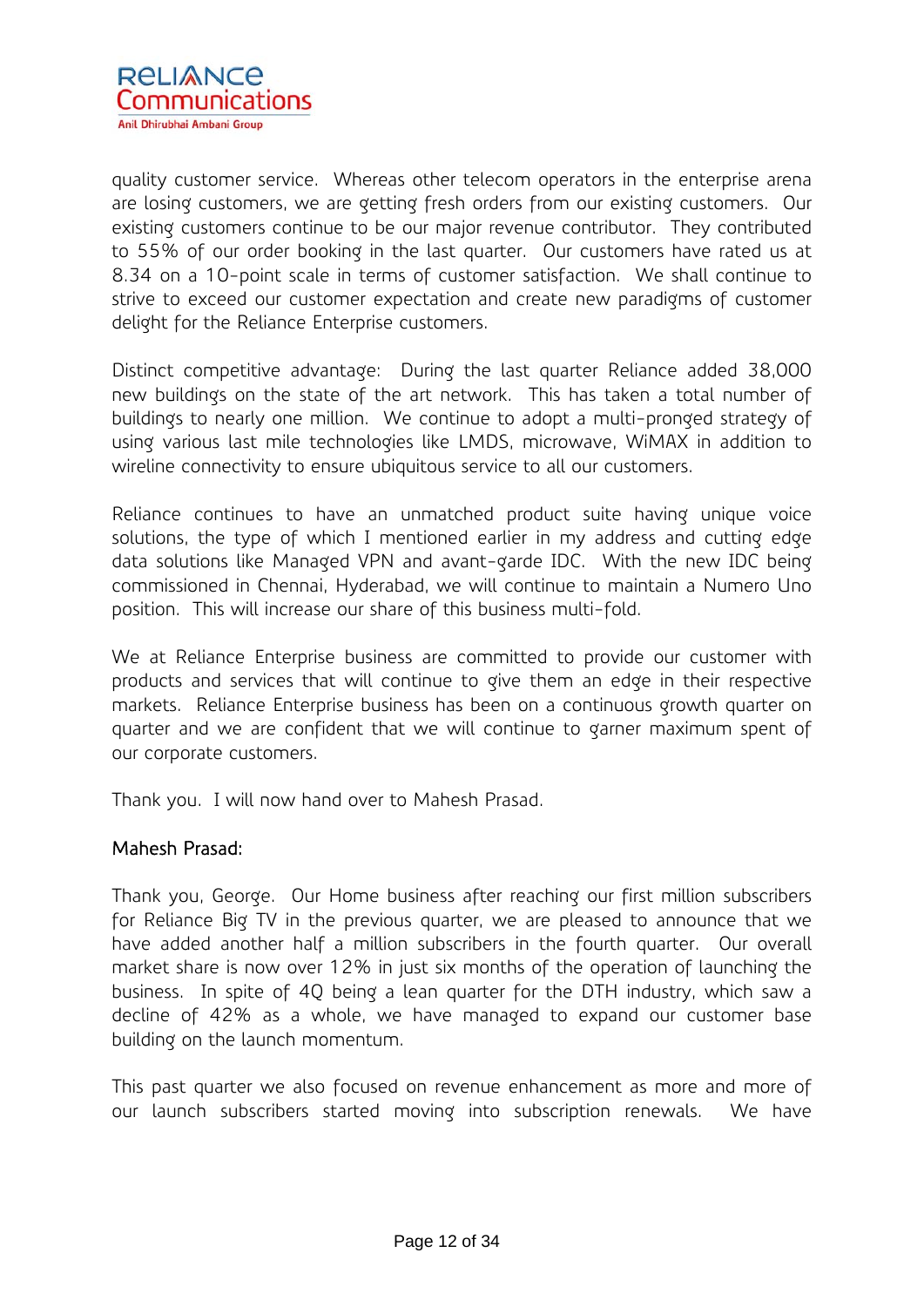

successfully managed the transition of these customers into prepaid subscription model in a seamless fashion.

A customer first program was also introduced in the quarter aimed at better customer education, customer service and faster resolution. This has improved our customer experience significantly by bringing down the calls per customer by 30% and reducing the time of each call by 15% from the previous quarter.

In the coming quarter we intend to further enhance customer choice, convenience, and experience, which will help us further establish market leadership. We expect to add more number of channels and exciting interactive applications in the coming year.

Now let me hand it back to Arvind.

#### Arvind Narang:

Thank you Mahesh. We will now open the floor for Q&A. We request all of you focus on key strategic and business issues. Please feel free to touch base if you need any further information or clarification on 4Q financial results.

Moderator, can we take the first question please?

#### Operator:

Certainly sir. First in line we have Mr. Gaurav Jaitley from Reliance Equities. Please go ahead sir.

#### Gaurav Jaitley:

Thank you. Good evening gentlemen. I had three questions. First on your capex guidance, pretty significant decline in your capex that is for next year by almost a billion dollars, just wanting what has changed over the past 90 days, is it are you just trying to rationalize the capex, are you getting better pricing, are you trying to hold off before the 3G auctions; just want to get some color on that?

Secondly, on the wireless margins, I think Mr. Shukla kind of alluded to that we should expect to see margins expand in the wireless business despite your obviously continued network expansion with GSM sites, just wanted to make sure I had that right.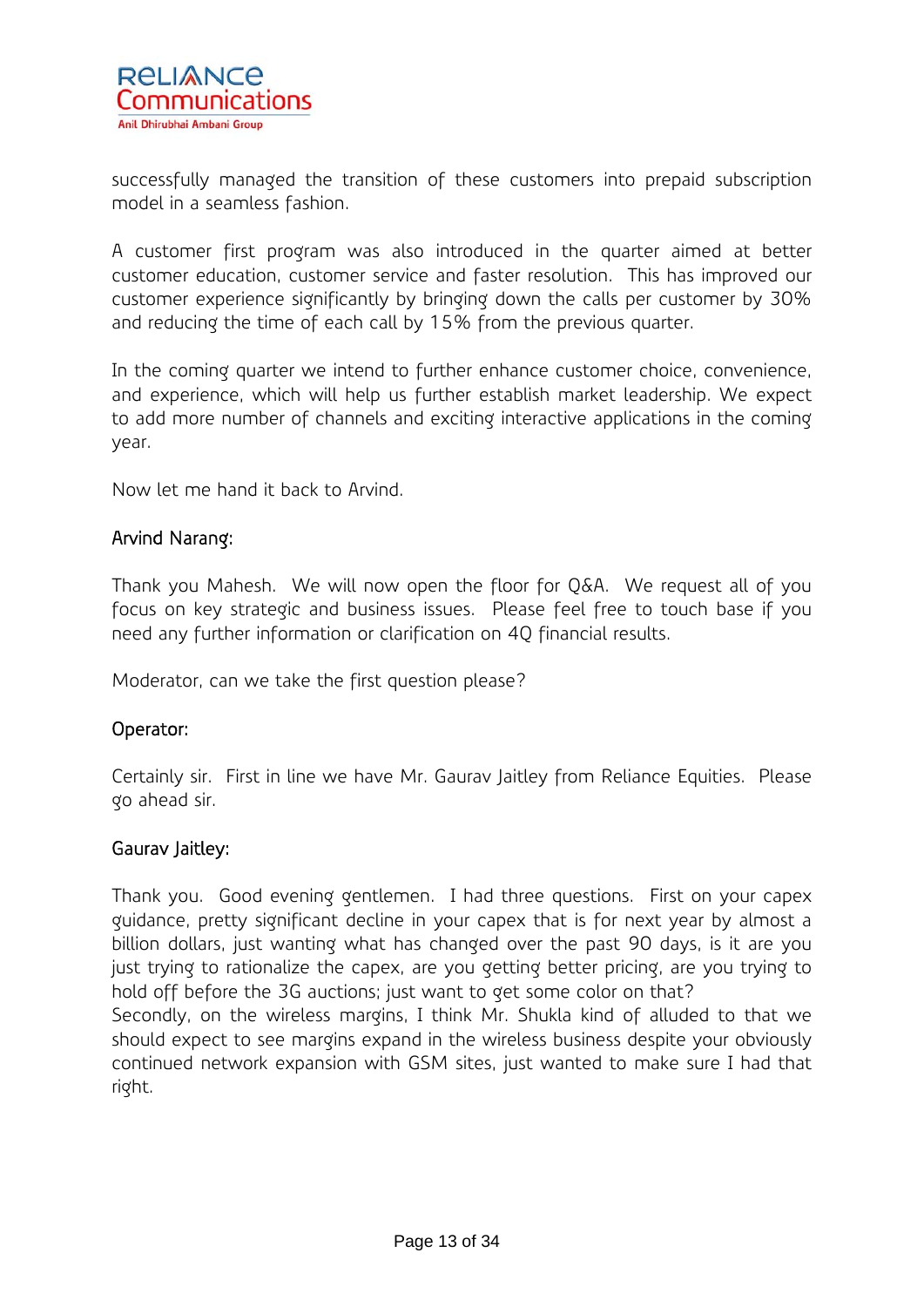

Then, a question for Mr. Punit Garg on the Globalcom business. All the global carriers such as AT&T, Verizon, BT, they have all reported pretty significant pressure on their enterprise business as a result of the weak economy and you guys definitely seem to be bucking the trend here, I just wanted to get some color on what you are seeing and you have some pretty significant wins in the quarter in terms of contracts, just wanted to see what you are seeing in terms of pricing and how that might impact your margins going forward?

That is it from me. Thank you.

### Satish Seth:

On the capex guidance, as we rolled out our network and we undertake the RF optimization we come to know what level of coverage the existing network or the network being rolled out covers, the overall geographical reach, and based on that the overall network plan is kept revising. We have found that our network capability and the spectral efficiency available with us have been of very significant help to us, overall rationalizing the requirement of additional roll out.

### S.P. Shukla:

We are confident of our revenue growth due to our entry into GSM segment recently. We, however, do not give specific guidance on our margins.

### Punit Garg:

I think when you are looking at Reliance Globalcom and our enterprise growth, #1, you are seeing a significant advantage due to the synergies of our wholesale business which is the international backbone touching almost 60 countries where we have our own capacities and our significant relationship in 230 countries; but more than that we are in Managed Service business as far as the two companies which we acquired Yipes and VANCO and it is a play of managed services that the global CIO and CFO are seeing advantage where it is like outsourcing the entire network to organizations where you can get it; and I think our testimony is the logos which we have, customers like Ernst & Young, where we service them globally. New CIOs and CFOs are seeing that how well we serve our customers and that is where they are outsourcing entire networks to us and that is what is contributing to higher margins and new wins for us and I am sure you would see that expanding in the coming quarters as well. Thank you.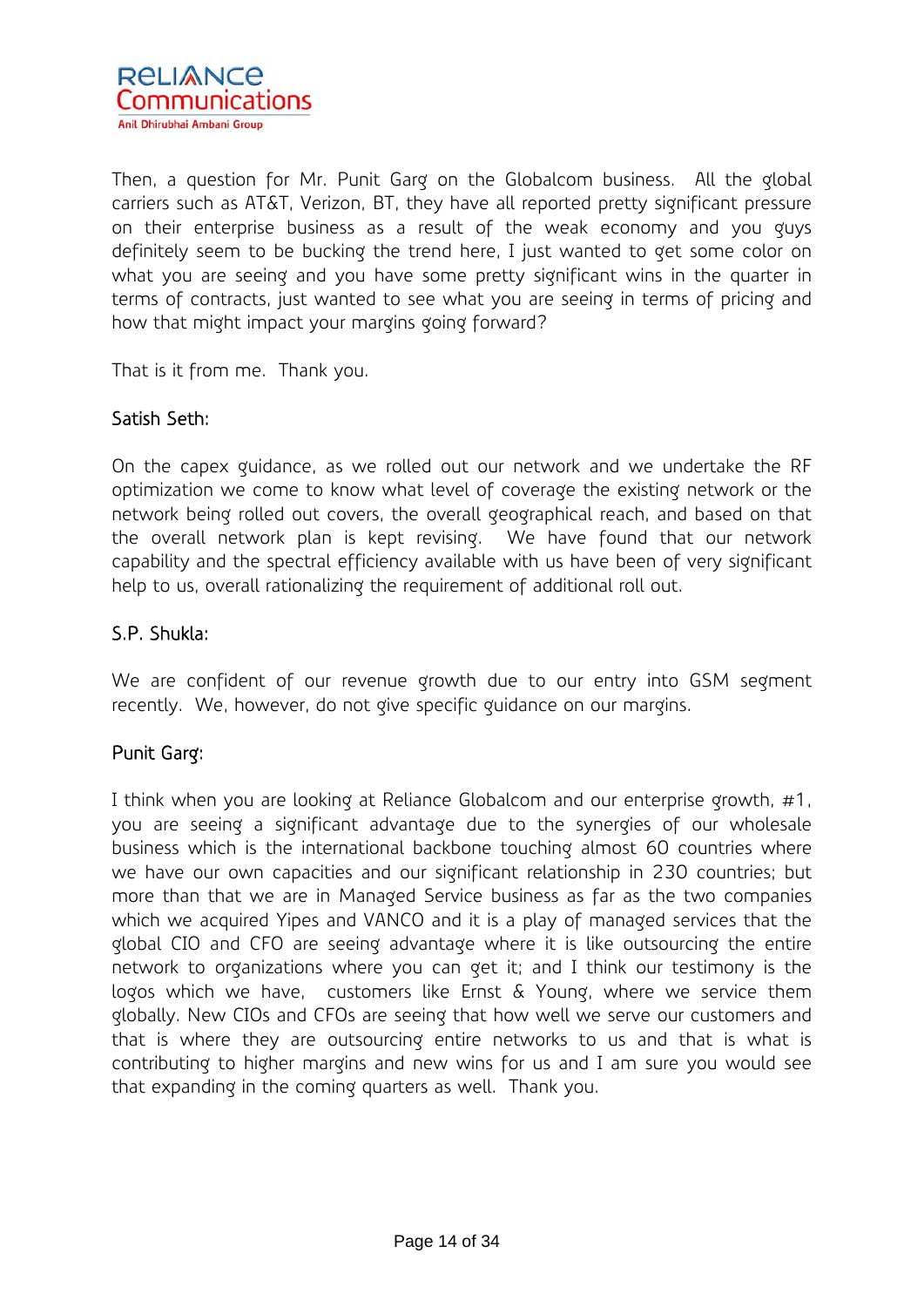

### Gaurav Jaitley:

All right, thank you.

#### Operator:

Thank you, sir. Next in line we have a question from Mr. Sachin Gupta from Nomura Securities. Please go ahead.

#### Sachin Gupta:

Thanks very much. I have three questions as well please. The first is the losses in the others business seem to have expanded quite rapidly, it has gone up to Rs. 1 billion and the revenue growth is down, I was just wondering what drives that? That is my first question.

Secondly, I just want to get your thoughts on just the mobile revenue growth, it has only went up 2%, just given how aggressive you were in the first three months of the year and the subscriber numbers are strong but the other KPIs look quite weak. I just wanted to understand your strategy going forward for that?

The last question is, this amortization compensation under employees' stock option scheme has gone up at Rs. 1.75 billion. Please can you explain that as well?

#### Satish Seth:

Could you repeat your second question, we couldn't get it clearly, so requesting you to repeat your second question.

#### Sachin Gupta:

My second question, just wanted to get your thoughts on the strategy of the mobile business going forward, I mean if you look at the subscriber numbers, they have been quite strong, but the rest of the KPIs look relatively weak, I just wanted to understand how you are positioning yourself over the next 6 to 12 months?

#### Satish Seth:

On the losses on the others business, primarily the new venture we have started on the DTH side and the third quarter had income from buy back of FCCBs and that is the reason this is higher compared to the 3Q.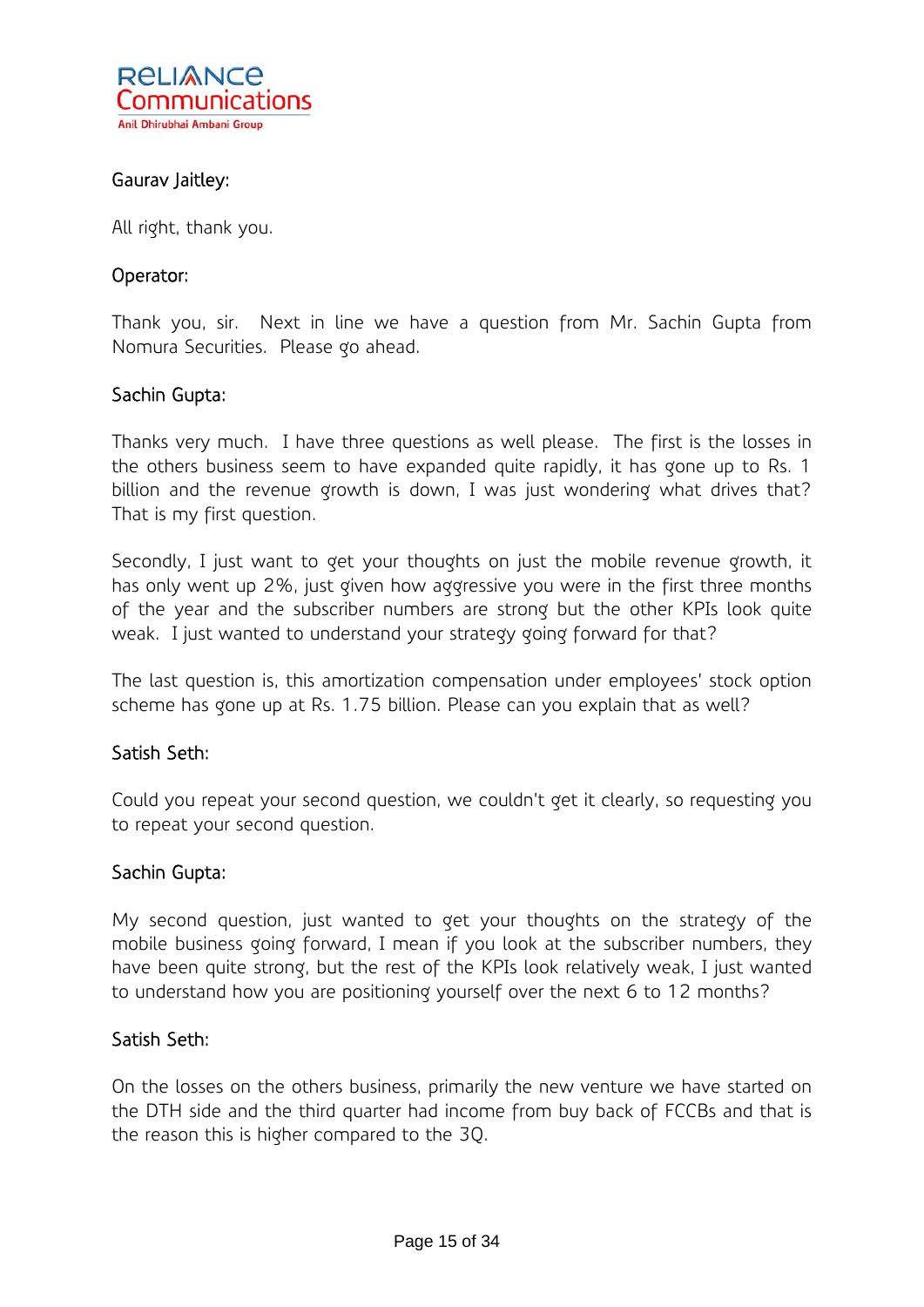

### S.P. Shukla:

I will take the next question. We had a very strong subscriber growth in the quarter, which we are discussing. This was part of our customer experience program but we had invited the subscribers to come in with promotional minutes being offered to them for a period of 90 days. So while they have all recharged beyond the promotional minutes, the proportionate revenues will not be visible in the quarter, which has gone by, the revenue visibility comes from this quarter. So, you will see strong revenue going forward, similarly revenues from our international roaming and other operations will start coming in now. We began the service with prepaid in January and now we have started launching postpaid all across the country, which is already a service, which you take up after the prepaid has been launched. So, post paid revenues streams will also start kicking in the quarter which we are in, which is April-June quarter, and the momentum will pick up as we go through the year.

#### Operator:

Thank you sir. Next in line we have a question from Ms. Reena Verma from Merrill Lynch, please go ahead.

#### Reena Verma:

Thank you very much for this opportunity. Just a couple of questions. One is, can you please give us some sense of what quality of customers you are experiencing on GSM in terms of minutes of use? I am just surprised that in spite of promotional minutes your overall MoUs have fallen quite sharply, if you can just talk about that a bit.

My second question is on the towers versus the town coverage that you talked about, you said you have 48,000 towers but you cover 20,000 towns, I am just wondering whether there is some specific kind of technical efficiency that we are talking about here or is it possible that now with far fewer towers you can have that kind of coverage?

On the balance sheet, I was just curious why the de-merger of the optical fiber business should hold up the publication of consolidated balance sheet, because I would have thought that your consolidated financials would not change since the optical business will remain a subsidiary of Reliance Communications, please correct me if I have got that wrong, and also if you can share any details on net debt?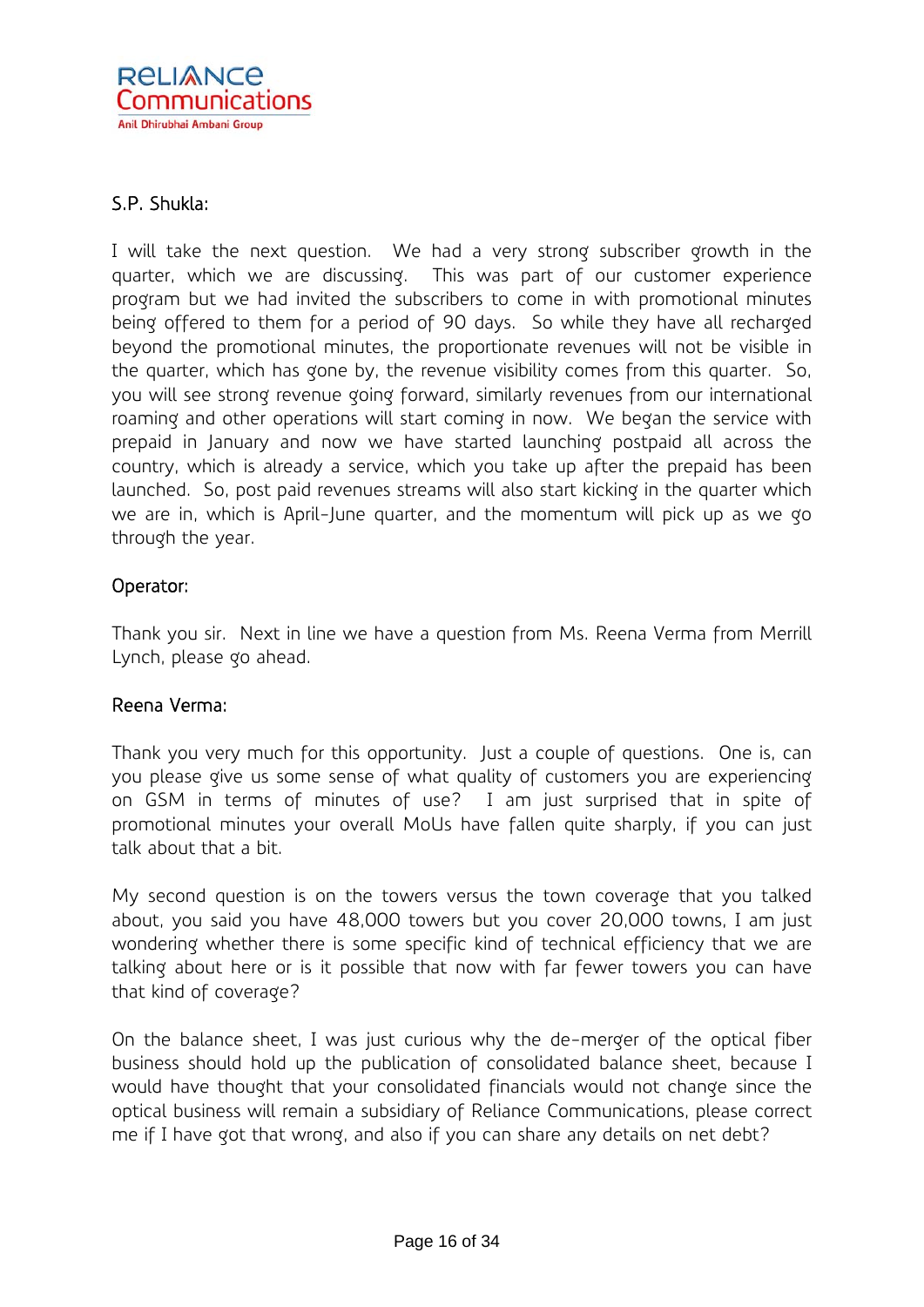

Finally, on your net interest income, it has expanded again this quarter. So, if you can just tie that into how your net debt has moved please? Thank you.

### S.P. Shukla:

I will begin with the first question Reena. Quality of subscriber acquisition in 4Q, which just ended, is in line with current quality of customer acquisition which industry is having in prepaid segment, it is no different. The current subscriber acquisition, which is happening, is roughly divided evenly between urban and rural. In urban markets you rely largely on churn customers because in major cities you find that the penetration levels are 85-90%, so you tend to churn the customers from other operators. Whereas as you go to suburban, small towns and rural areas there are new customers joining the network, so you get customers who come both from existing operators' churn to you as well as you are getting customers who are first time customers and new customers who are becoming mobile for the first time. If you look at, it is early to give KPIs of new customers, because 90 day period for January people is ending is ending in April, and for March customers it is ending in June, but as we can see from the recharge patterns of the customers we have acquired, majority of the customers tend to use up the promotional minutes very fairly quickly while we had given 10 minutes in few circles initially essentially we have given 4 minutes per day to the customers who are acquired in February and March, people tend to use up these minutes and after that any extra usage that has to be paid for. Similarly, for national long distance or for value added services they have to recharge to use it, it is not part of the promotional plan. Promotional plan is available only for the local usage. We have seen that a very high percentage of people had been using beyond the promotional minutes given to them. In the beginning, most of the calling was outgoing because the numbers available with the customer that had not gone into circulation, but as the time is passing, we are finding that incoming usage has been rising on a regular basis, week on week and month on month, which shows us that number of these customers has gone into wider circulation. We should be able to share better as the quarter passes by and more details on this perhaps at the end of next quarter.

### Reena Verma:

Mr. Shukla, that is a very useful answer, but just one small follow up there, if you can comment on what would be broad MoU of an incremental or a new subscriber on CDMA today, just very broadly?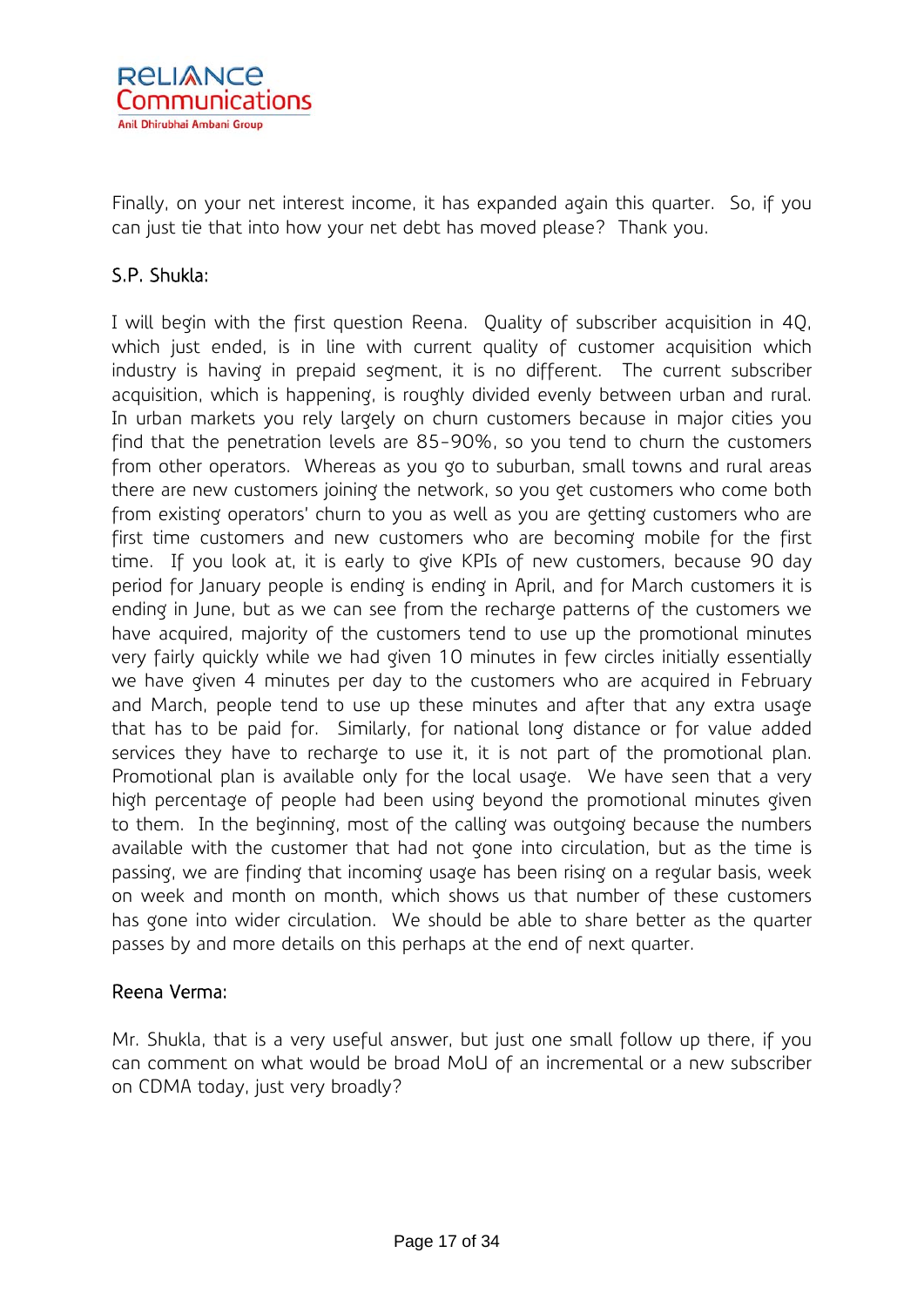

### S.P. Shukla:

We have shared the MoU details in the document.

#### Reena Verma:

I am just trying to compare this promotional offer of yours versus what a new CDMA user would kind of use off in terms of minutes?

#### S.P. Shukla:

We operate the whole thing as one integrated wireless business. We do not do this KPIs in detail which you are asking. On integrated basis, we have provided the usage on RPM as well as on MoUs, actually all the trends are available; we can share with you on quarterly basis.

#### Reena Verma:

Sure, thank you.

### Inder Bajaj:

Reena, on the question on 48,000 towers and the extent of coverage, we as a wireless coverage, which we were covering to CDMA, we provide coverage to over 90% of India's population and this includes all towns which are greater than 5,000 population as well as over about 500,000 villages. As far as GSM is concerned, and Mr. Shukla shared in his opening remarks that the GSM has also got up to almost about 4.5 lakh villages now and we will move towards the same wireless coverage that we provide to CDMA as well.

When you talk about the efficiency per town, please understand that when we say 24,000 towns as such this includes all towns which have a population of 5,000 and when you try to cover a network coverage of a population which has 5,000 as a population it is extended by one site per town as such, so the 48,000 towers that we have overall through wireless coverage we provide coverage to all the towns which are more than 5,000 population which is almost about 25,000 towns in India.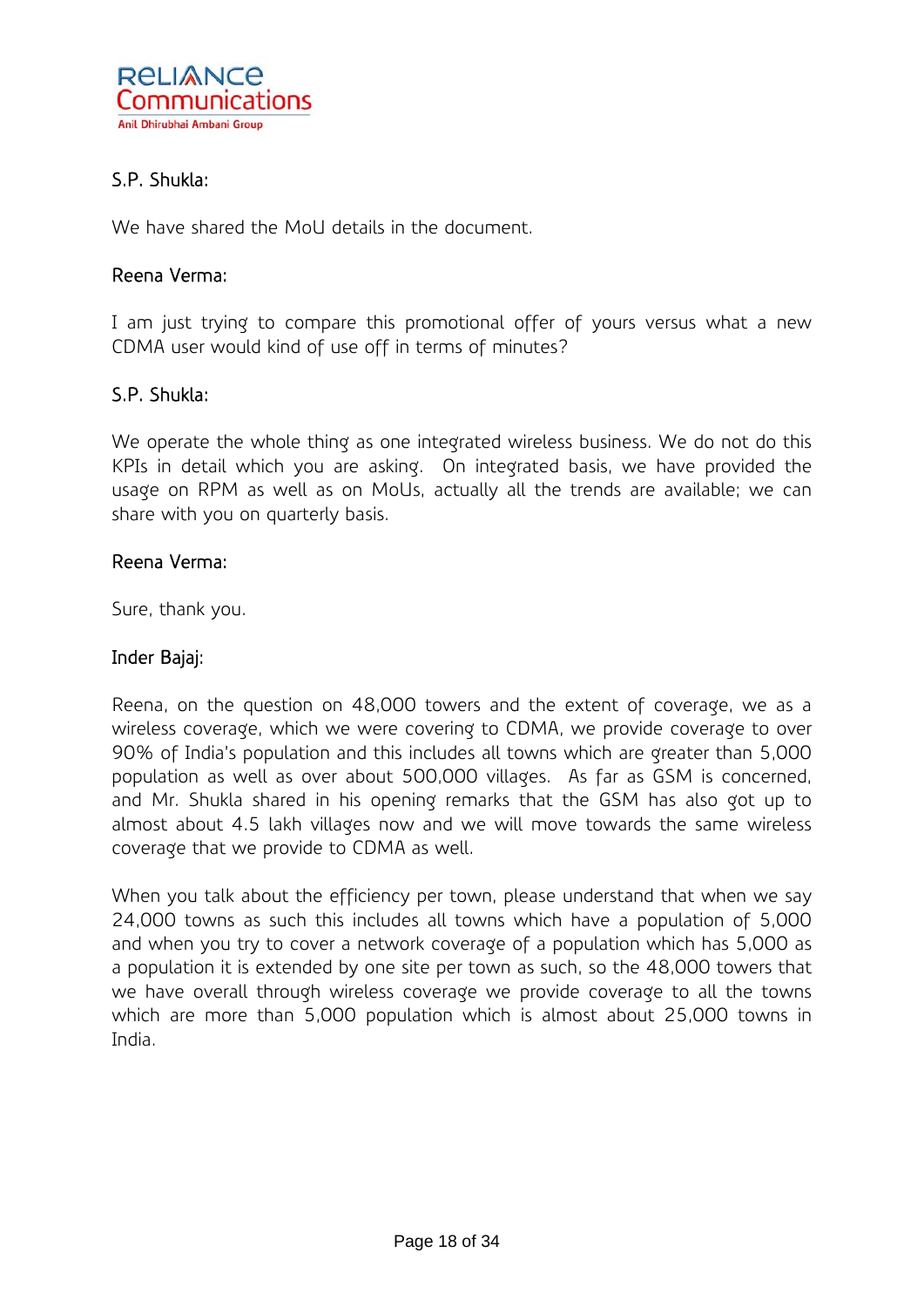

#### Reena Verma:

Inder thanks for the answer, so in terms of GSM pop coverage where do you stand now?

#### Inder Bajaj:

As far as the towns are concerned we are covering over about 20,000 towns, which are there in the GSM as well, and it is catching up to going to 24,000 towns. As far as numbers of villages are concerned, we are covering nearly over about 520,000 villages in CDMA and the GSM has got up to 450,000 villages. I don't have a specific answer as what does it translate to in terms of population covered, but we cover wireless coverage by about 90% and in the next few months we would extend that in GSM as well.

#### Satish Seth:

On the scheme of arrangements, you will appreciate that it has been stated that we need to get the Board of Directors approval to the audited financial statements of the company and therefore they will be circulated post the clearance of the scheme by the respective statutory authorities. Accordingly, the net debt numbers would also be available at that given point of time.

On the net income side, this comprises of several components including the interest income, expenses, foreign exchange gains and losses including foreign exchange gains and bank balances, financial investments, amounts receivable from foreign subsidiaries, dividends from RCOM shareholding in the trust. So, this is a net of all these components and that is how the net income is arrived at.

Next question please.

#### Operator:

Next in line we have a question from Mr. Rahul Singh from Citigroup, please go ahead.

#### Rahul Singh:

Hi. Good evening everyone. Firstly, as on December 2008 you had a capital work in progress of almost 19,000 crores, I presume mostly on GSM, just wanted to get a sense of now that the GSM business has commenced and how much of that was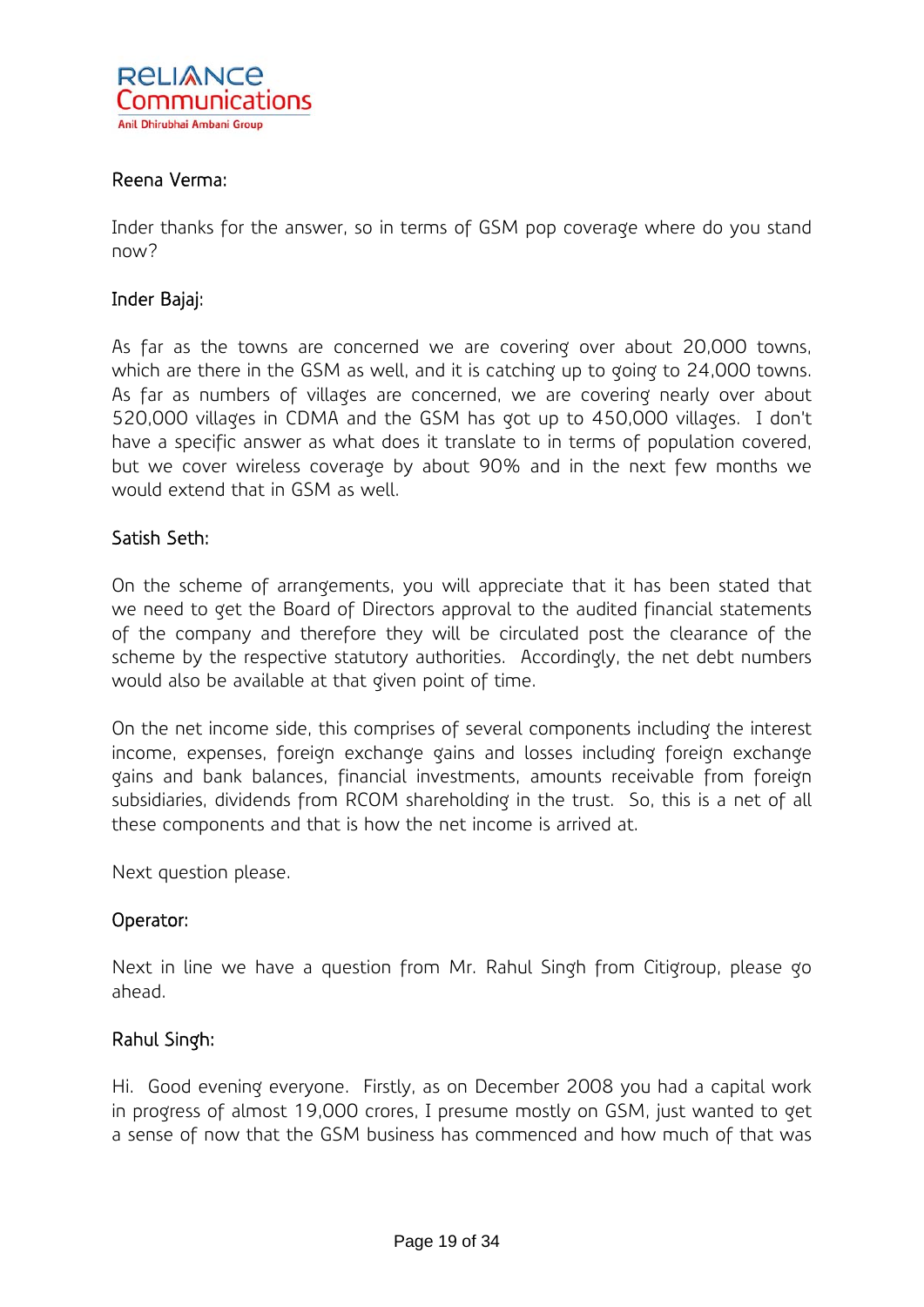capitalized, I don't want exact numbers but just some sense of that, and how that would increase going forward, because if I see the depreciation numbers for the March quarter it has not gone up significantly.

The other question was related to the question asked earlier on the minutes growth of just 3.7% quarter on quarter, I am talking of the overall minutes in the system, that was a bit lower than expected given that free minutes would have led to a spurt in the usage. So, are you noticing any trends of any cannibalization of your own CDMA traffic?

The third question, if I may, on the Rs. 10,000 crores capex for FY-10 if you can give a break up?

### S.P. Shukla:

Let me take the last question first. Mr. Rahul Singh, free minutes given were rather small. Very often I think it is our focus was on customer experience rather than minutes. Entire February and March we gave only 4 minutes a day, which translates to only 120 minutes, that is it, 120 minutes of free minutes were offered to the new customers, which is very small in comparison when you see wireless minutes usage on general basis, which has been significantly higher. So that does not lead to very high usage on the network in the overall context of 73 million customers. Now that incoming usage has started from these customers. Most of the prepaid customers outgoing usage and incoming usage they have a balance, generally it settles down in typically 55:45 ratio, you will see incoming ratio picking up for all these customers as time is passing and that is what will lead to MoUs stabilizing, ARPUs stabilizing and as we enter now postpaid segment in this quarter further high usage customers start churning from other operators that will lead to increased usage on the network.

### Arvind Narang:

Rahul, if you look at the P&L where we have already provided the increase in depreciation number. Depreciation has already increased by around Rs. 136 crores in this quarter. If you look at last various quarters the numbers which we have been releasing consistently, the depreciation rate has been around 2.2% of net fixed assets and around 1.8% of gross fixed assets, so in a way that number is already provided for your understanding, but because we have not disclosed the balance sheet we will not be able to give you a specific number that how much it has reduced, but in P&L depreciation number is already being provided for.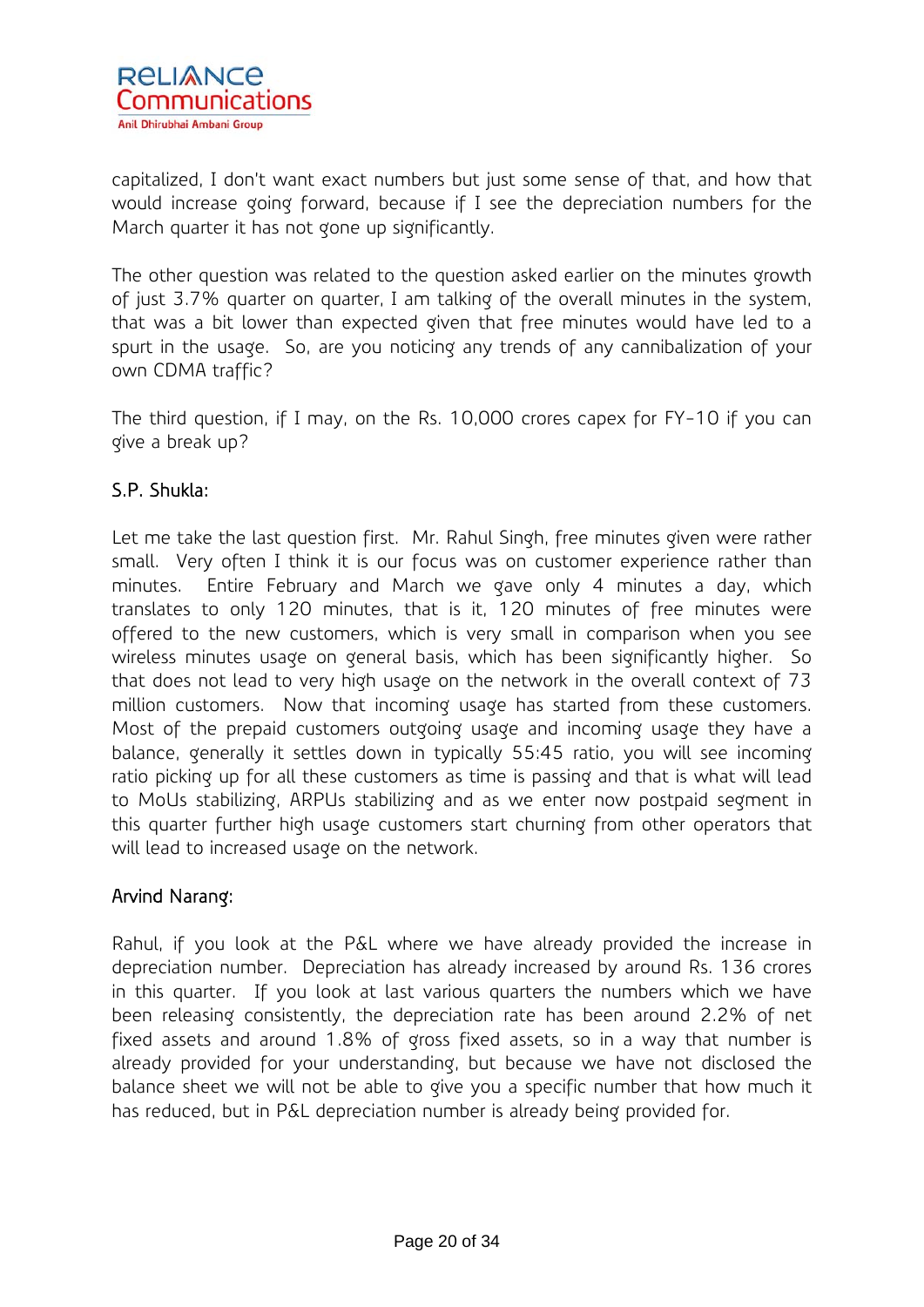

### Rahul Singh:

On the FY 2010 capex guidance of Rs. 10,000 crores, if you can give a break up of that?

### Arvind Narang:

We don't provide project wise break up.

#### Rahul Singh:

Okay, thanks a lot Arvind.

#### Shubham Majumder:

Hello, can I come in with a question?

#### Arvind Narang:

Yes.

#### Shubham Majumder:

Hello everyone. Thanks for the opportunity. I just had a few questions, starting with the GSM launch, from the numbers you have added in terms of subscriber additions you have added the maximum number of subscribers in January followed by February and followed by March, clearly the strength in number additions was the highest in January and from what I recall you were indeed giving out free minutes for consumption everyday, at least in January, even if that came off in February and March. Also, the percentage of subscribers that would have got added from new GSM as a percentage of your total subscribers in December 2008 was pretty substantial, in addition unless there has been a significant drop in minutes of use in the CDMA business, the minutes profile in this quarter on the wireless side would have been a lot stronger than what seems to be coming through. If you could just throw a little more color because clearly that trend rate was the highest in January followed by February and followed by March with the free minutes were coming off as you progressed through the launch it should have been a lot stronger, if you just do the arithmetic.

Secondly, on SG&A, clearly you haven't gone for a mass market launch strategy and therefore the ad expenses have been low, but could you just throw some color as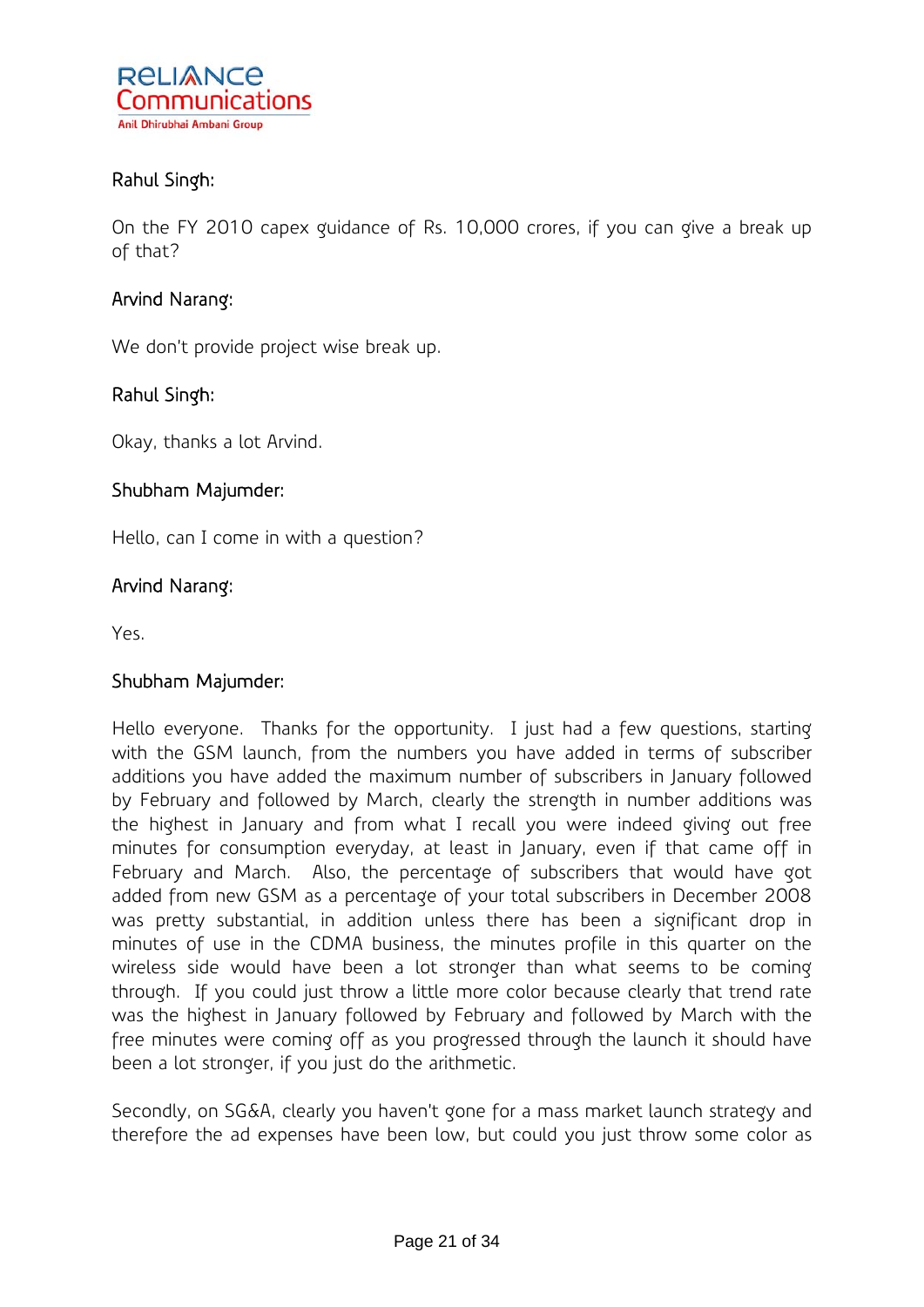

to how this kind of savings are possible and more importantly what sort of trend would you expect going forward as the customer experience plan gets over, are you looking for a full fledged mass media led advertising launch which could take up SG&A going forward?

Three would be on the capex guidance, if you could just give us some color of atleast the break down between active electronics and passive electronics or atleast some sense of where passive infrastructure build out will be in Reliance Infratel, at least in the number of towers or some hard metrics like that?

Finally, in the Global Call business I believe Bharti Airtel has launched one cent call rate from the US to India and that was probably a lot lower than where the industry was at when this price was introduced, are you seeing a significant compression of market share, are you dropping prices yourself, some color on that?

Thank you.

### S.P. Shukla:

Shubham, that is many many questions, so let me take one or two of them.

The number adds up GSM and CDMA networks together, what has happened is simultaneously in CDMA we have withdrawn or reduced many free minutes offer as part of the bundled offerings during the quarter, so while in GSM we have given a significant amount of promotional minutes in the first half of January, in the second half of January it was drastically reduced from 10 minutes to 5 minutes and then from February and March it was drastically brought down to 4 minutes. That is just 120 minutes per customer as against average usage which runs for different category of segment for 300, 400, 500 minutes, this is the power of the value proposition. The fact of the matter is minutes offered were very small and the fact of the matter is that we are discussing and customers were discussing and competitors were discussing, everybody has been discussing this unique offer but actually we have not given away so many minutes as everybody thought, that is the beauty of this unique offer. We used the opportunity also to rationalize the promotional minutes on CDMA at this time, because teams were focusing on GSM launch, and we thought the full advantage of GSM launch at this moment running in parallel CDMA offers will only distract. Together the sum total is that our total minutes grew from 72 billion to 75 billion minutes. Now, I do not know how you are adding up, 3 billion minutes more got used in the quarter we are discussing and 3 billion minutes is a lot of minutes both promotional as well as paid.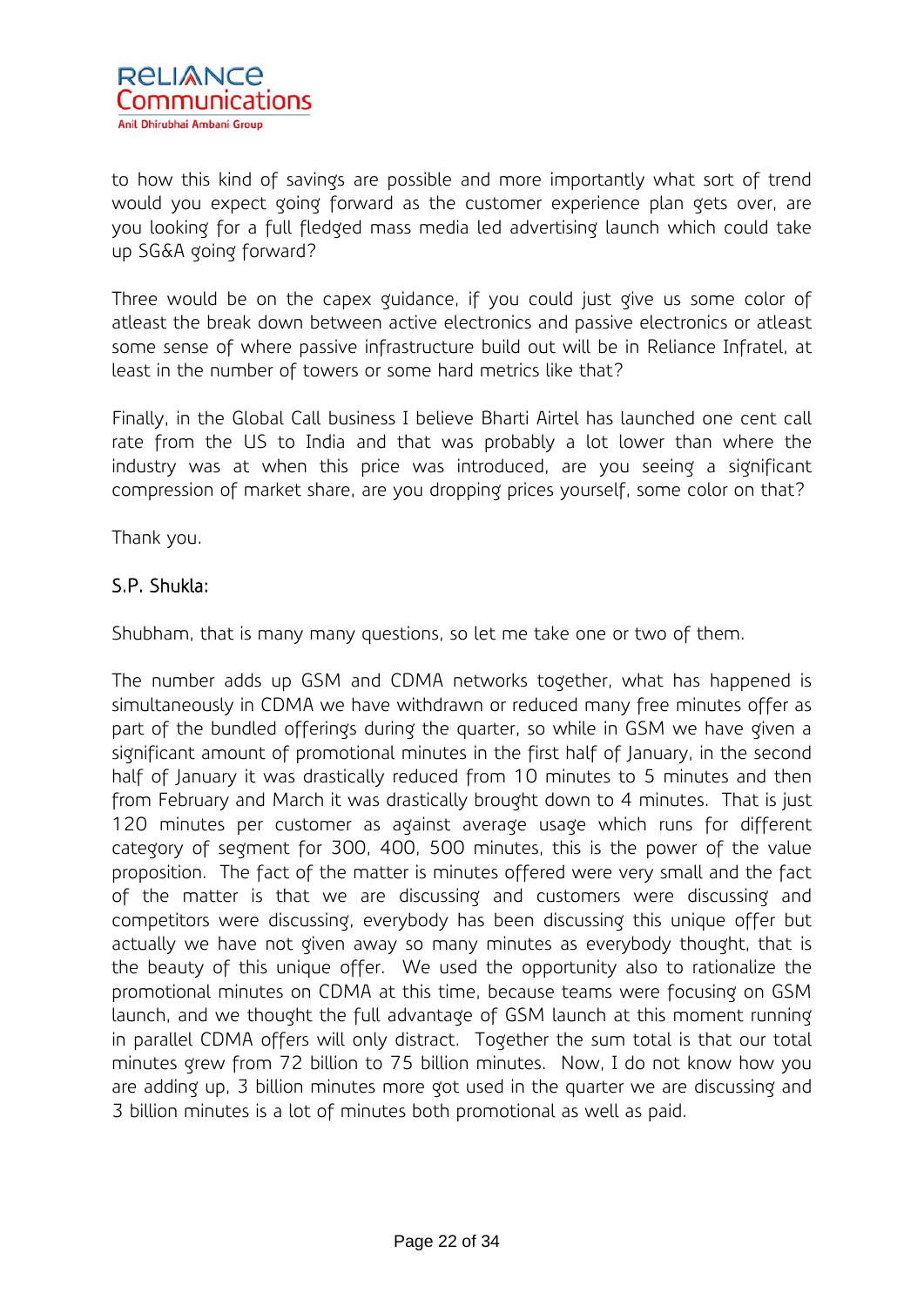

### Inder Bajaj:

Shubham, on the capex break up and the passive infrastructure, we do not provide capex guidance specifically as Mr. Seth also mentioned and Arvind mentioned in terms of business wise, as such, and as far as passive is concerned it is the part of the Rs. 10,000 crores capex that we have given a guidance for next year.

#### Punit Garg:

I think in our retail segment when you are really looking at Reliance Global Call rather than the India call, and as I talked about that we have launched services for South Asia and we are not focusing on India alone, and when you are looking at any offer coming, you are looking at desperate offers coming from the competition to get some customers, but I think it has expanded the market and we have grown from 2 million subscribers to 2.2 million subscribers in the quarter, and we have many more subscribers calling to the other countries as our overall proposition has changed significantly in terms of people calling just to India versus call getting distributed on several other destinations. That is what is actually helping us in terms of maintaining our profitability in voice business.

If you are asking us, are we impacted? I would say we are enjoying the growth in our voice market.

Thank you. Next question.

#### Operator:

Next in line, we have a question from Mr. Rajiv Sharma from HSBC, please go ahead sir.

#### Rajiv Sharma:

Thanks for the opportunity. I have a couple of questions. First question is for Mr. Inder, I just wanted to understand that you have talked about spectral efficiency and your coverage in 24,000 towns with 48,000 towers, I understand that your incremental spectrum is on 1800 megahertz, if you could help me understanding that how with 1800 you are spectrally efficient with lesser number of towers?

Second question is that we had a GSM launch where we had lot of freebies and despite that we have maintained our wireless margins. I understand that this is in line with our guidance, but if I could get a feel as to though the networks have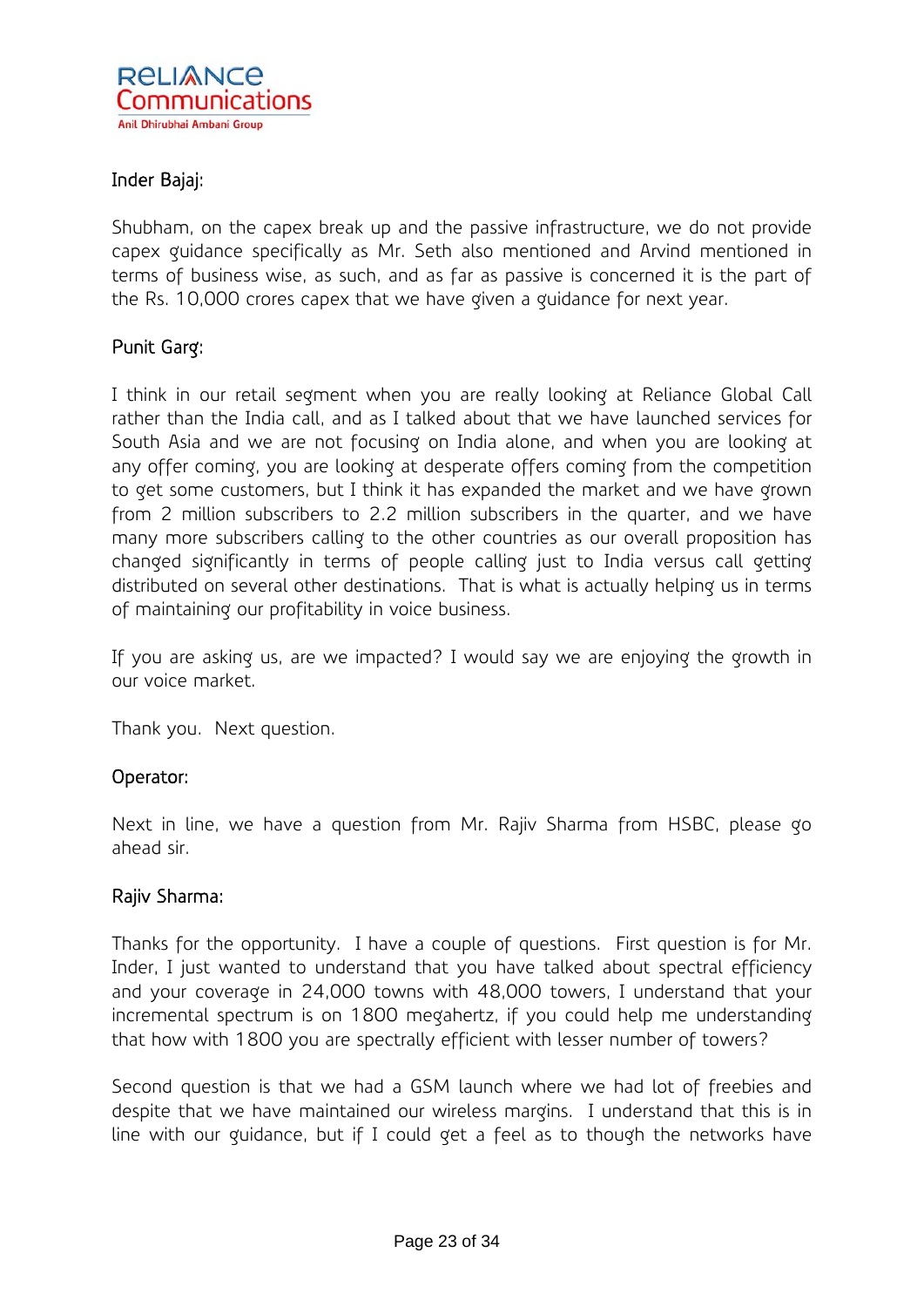

increased how you were able to sustain your margins, what was the formula there? And if we can get some color on your net debt number for March end, even if it is tentative?

### Inder Bajaj:

Rajiv, let me take the first question in terms of coverage and spectral efficiency that you asked for. Yes, if you look at our total towers we have, our earlier 8 circles are on 900 megahertz and the balance 14 circles are on 1800 megahertz. So, when I referred to the total of 48,000 towers as such, right now it is being meant for both our CDMA and GSM purposes, in GSM partly for 900 and partly for 1800. These are very clearly providing the extent of coverage, which is there in terms of 90% and covering all the 24,000 towns that we have where there is a population of 5,000 and in over 500,000 villages. So, it is a combination of both 900 and 1800 and it provides the extent of coverage that I mentioned.

### S.P. Shukla:

Rajiv, you have also asked the question on how we have managed freebies. Actually we very efficiently utilized the minutes which were expiring to bring down the cash expenses, we could manage with lower margins to the channel, we could optimize very significantly the launch expenses, you are aware that some of our competitors have launched one city and spent Rs. 20-25 crores on advertising and we did a national launch, so we have significantly optimized on our marketing expenses, launch expenses, efficiently used the minutes which were expiring in any case when your network is empty. This has helped us in keeping the overall cost under control while giving freebies, which at the very next minute had no value to us.

#### Arvind Narang:

Rajiv, regarding the net debt, as been said twice on the call already that the balance sheet specific items would be provided when the Board of Directors approve the audited financial statements of the company, so till then we have to hold on for specific details on that.

### Rajiv Sharma:

Arvind, what is the FY-09 capex, I missed on that, if you could just help me with that please?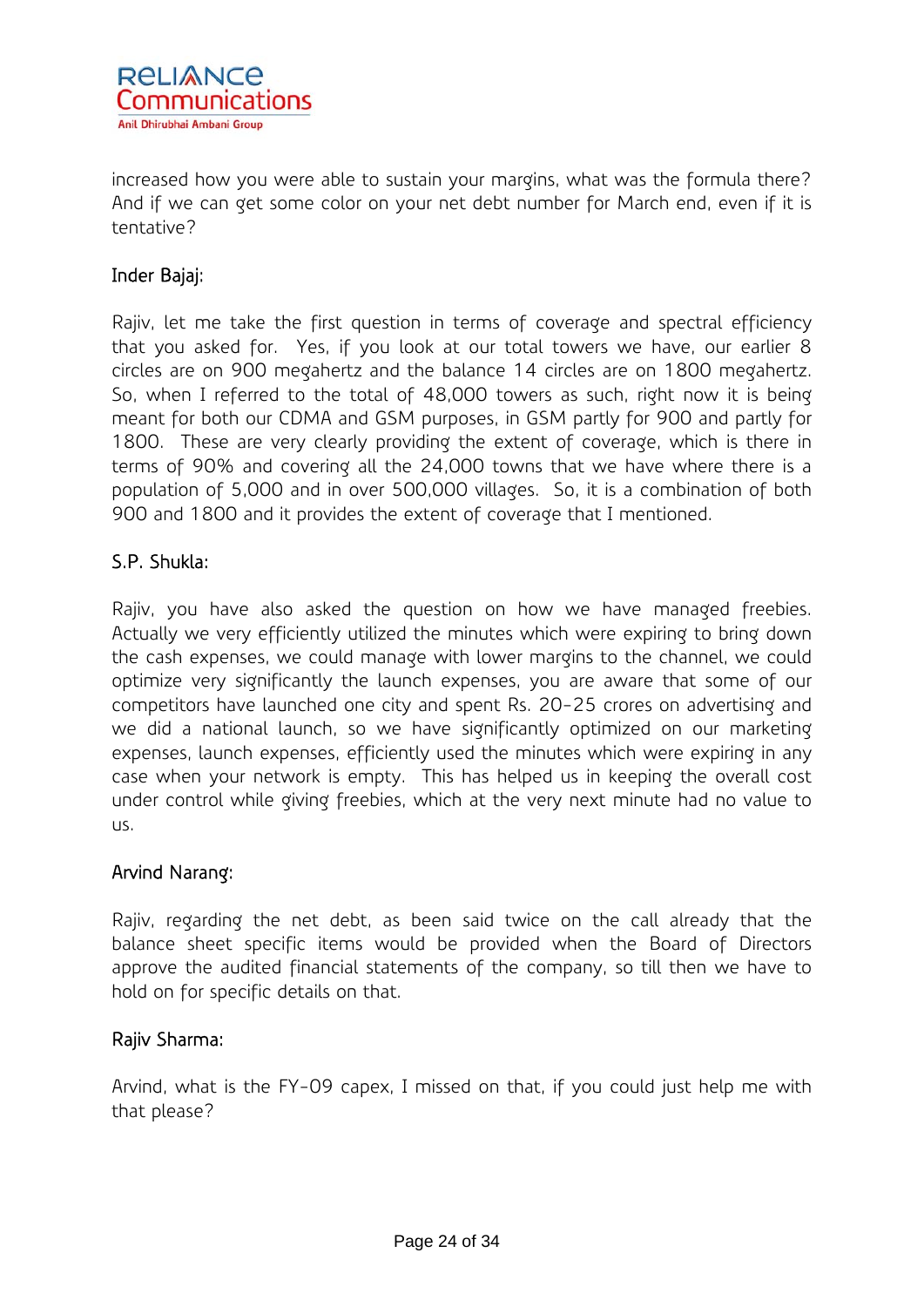

### Arvind Narang:

We have Rs. 19,000 crores approximately, which is a significantly lower number than our original guidance of Rs. 30,000 crores which we reduced to Rs. 25,000 crores in January and the actual capex is around 19,000 crores for the year ended March 31<sup>st</sup>, 2009.

#### Rajiv Sharma:

Thank you very much.

#### Operator:

Thank you sir. Next in line we have a question from Mr. Vinay Jaising from Morgan Stanley, please go ahead.

#### Vinay Jaising:

Thank you. I have two questions. One on the wireless business, can you give us the break up on the CDMA & GSM, we are hearing a lot of noise on multi-SIM cards this quarter, are you concerned on churn rates possibly tripling or quadrupling in the next quarter? Also with you having achieved a lot of deadlines in absolute subscribers, are you seeing additional spectrum post the 4.4 megahertz coming up to you? That is on the wireless business.

Moving to the capex, you did mention that the Rs. 10,000 crores includes passive infrastructure, but just want to reemphasize so are we saying that everything inclusive on a consolidated basis, we are talking about Rs. 10,000 crores for fiscal 2010.

Finally, I understand you cannot give us the net debt number, but can you throw some light on the debt you have picked up in the last quarter, we know something about what you picked up from LIC, but apart from that any other debt you have picked up in the last quarter and anything dealing with the working capital, something on your current liabilities would be very helpful. Thank you.

#### S.P. Shukla:

Let me try and answer two questions. Multi-SIMs, yes they are a reality, they will be a reality, all over the world as penetration levels go higher you see people using more than one SIM. In fact to accommodate such people handset vendors have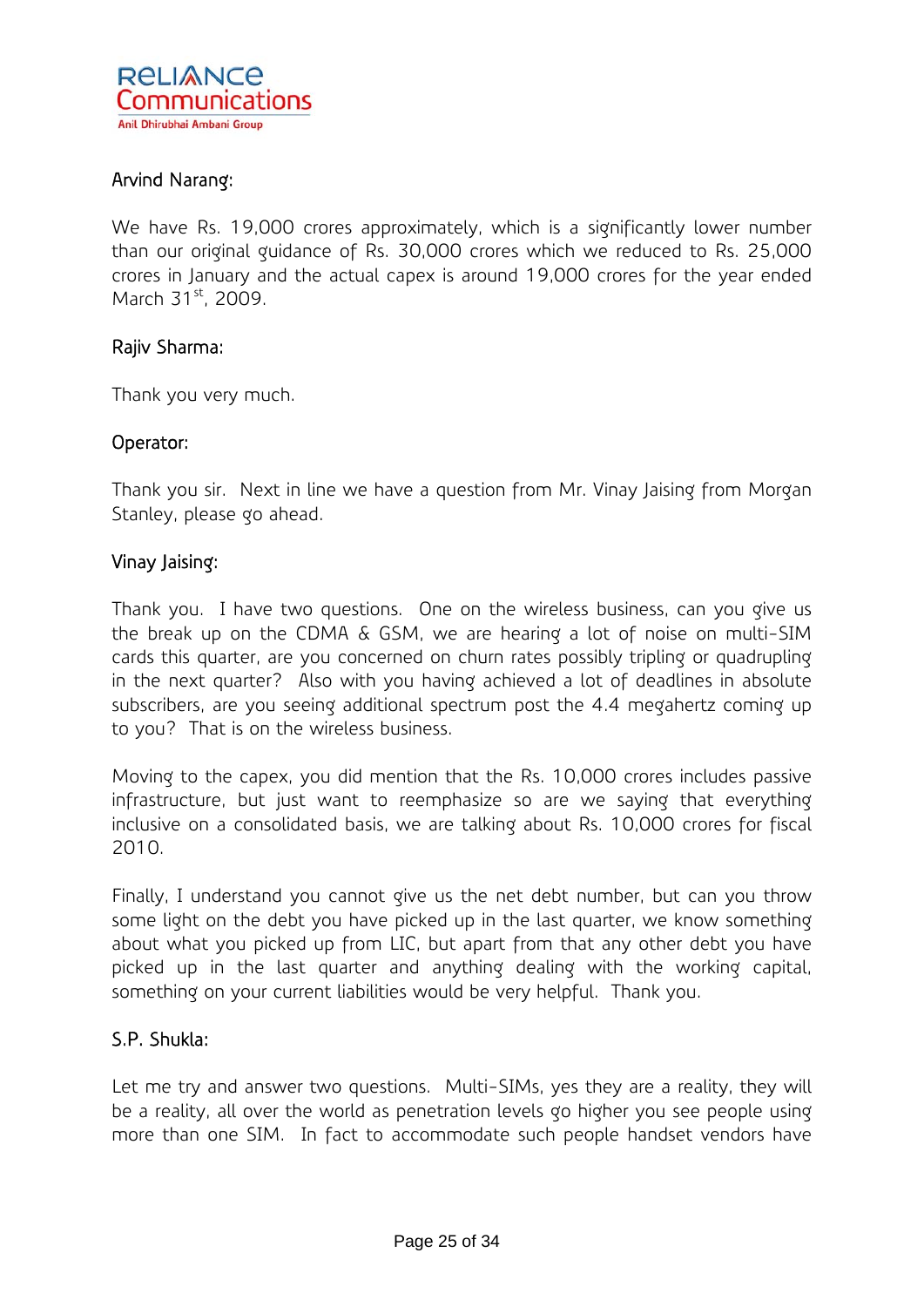

started coming out with multi-SIM handsets, multi-SIM handsets would not be there if people are not using multiple SIMs, so let us say that this is a market reality which we have to live with, all the operators have to devise their strategies how to make sure that it is their SIM which gets used more than the other person's SIM, that remains the strategic goal.

Coming to churn, again it is in line with the first comment which I made, operators will have to make sure that it is their SIM card which gets used more than the other operators' so that at the end of whatever is the tariff plan or scheme your SIM continues to keep getting used whereas the other SIM gets discarded that is where the challenge of marketing, that is where the challenge of customer value proposition will lie in the future.

#### Vinay Jaising:

Sir, I am assuming you are saying that RCOM is well inclined to keep their churn rates where it is at these levels even in the next quarters to come?

#### S.P. Shukla:

Our endeavor will be to keep the churn rates lowest, which today are the lowest, we are confident that we will try and keep them the lowest. We should keep in mind that as far as prepaid segment is concerned, in GSM sector churn is running at 4 to 5% a month, which is equivalent of 50-60% a year, this is the current churn which our competitors are facing. As against that we have been successfully keeping our churn very low. We will endeavor to keep the churn rates as low as possible and that is where managing the multiple SIMs handled by our customers, that is what will be the challenge for every operator for the entire industry including ourselves, we do have some innovative plans up our sleeves, which I do not have liberty to disclose here, but you can count on us that we will keep the churn under control.

#### Vinay Jaising:

Sure. On the spectrum and CDMA & GSM breakup?

#### S.P. Shukla:

Spectrum is something for which there is a transparent policy available. Up to certain contracted spectrum everybody follows that and does it, and it is quite in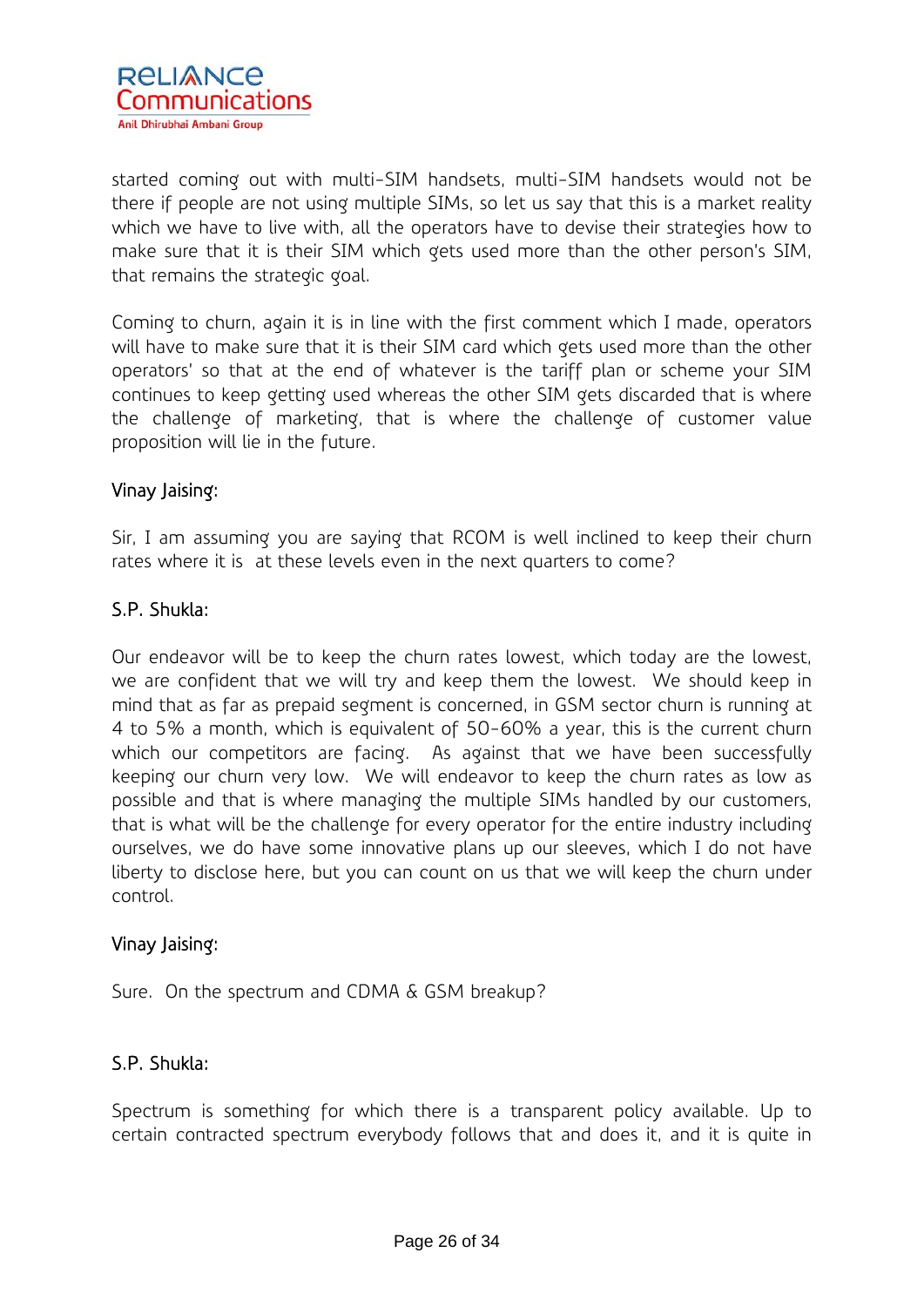

the routine course of the business that it is done, nothing specific and nothing special, as and when we meet subscriber numbers, applications get filed in routine and after scrutiny that allocation will happen.

### Vinay Jaising:

CDMA & GSM break up sir?

#### S.P. Shukla:

Break up on?

#### Vinay Jaising:

CDMA and GSM subscribers?

#### S.P. Shukla:

We have already given this in our numbers, I can share with you. We publish as per company, so RTL numbers and RCOM numbers they are published separately; it is available in public domain. RTL has already crossed 11 million customers and the remaining 63 million customers are on RCOM.

#### Vinay Jaising:

But RCOM has GSM and CDMA right? Can we get a break up there sir, by any chance?

#### S.P. Shukla:

We look at it as an integrated business and wireless business.

#### Vinay Jaising:

Great. Sir, any thing on the debt front?

#### Arvind Narang:

Vinay, you had already mentioned about LIC where the prospectus is there on the website, that is what largely happened in the last quarter and you are already aware of that. However, we can't disclose specific numbers.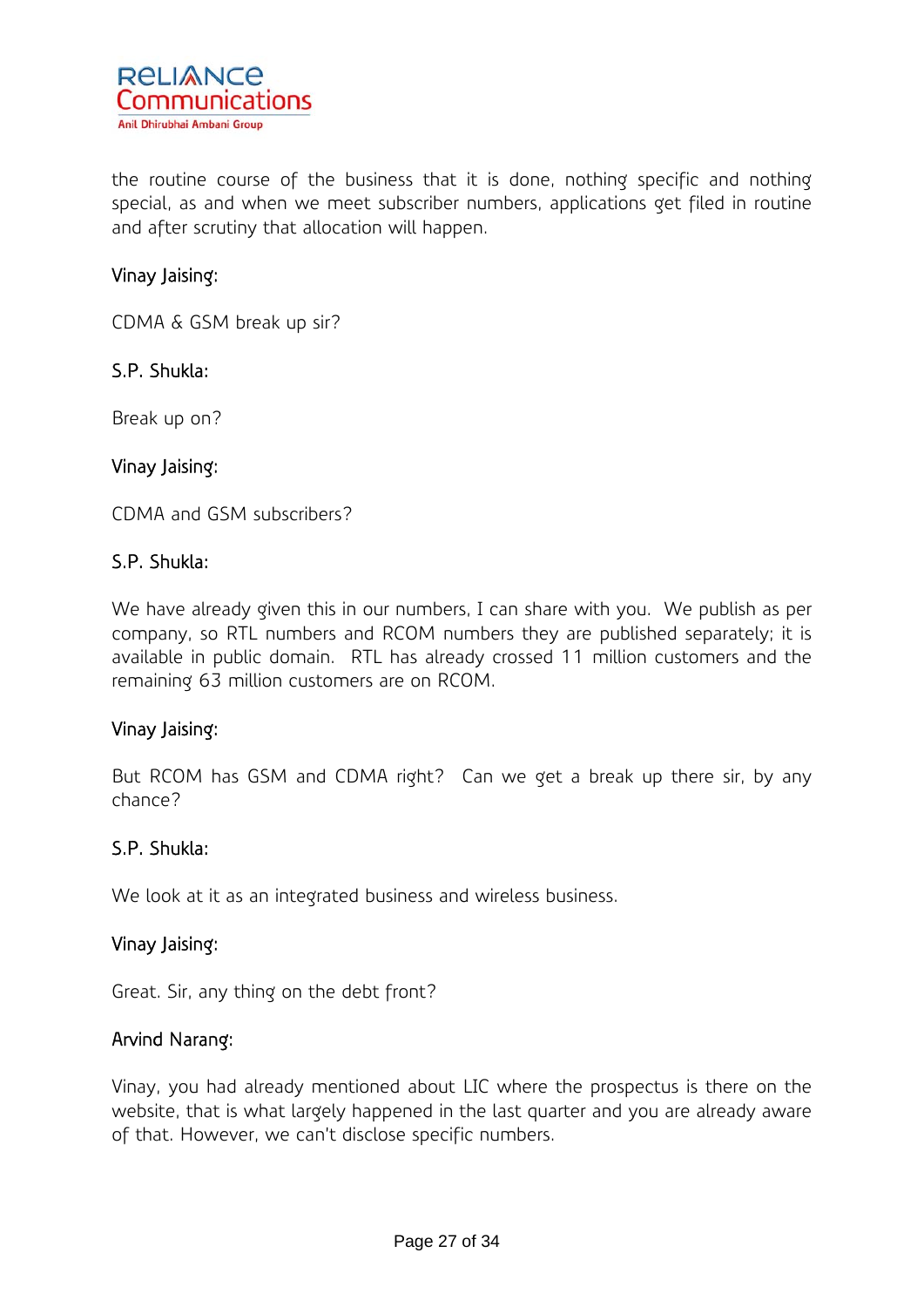

### Vinay Jaising:

Okay, thank you sir.

#### Operator:

Thank you, sir. Next in line we have a question from Mr. Sanjay Chawla from Anand Rathi, please go ahead.

#### Sanjay Chawla:

Hi. Thank you for the call. I have three questions:

First one is on the global business. If you could just provide some color on the reason for the very strong increase in global revenues, margins and EBITDA this quarter, whether it is coming from voice or data and if they have contracts which have started accruing revenues to you from this quarter?

Second question is, if I could just confirm the tenancy rate on the RITL towers at the end of March 09, I probably missed that?

Third question is, on the wireless, after the record-breaking additions in the fourth quarter, what kind of a sustainable rate of net additions do you see or do you target over the next 12 months?

#### Punit Garg:

On the global business, when you are seeing this revenue growth, it is a combination of our contribution from NLD network in India which I already said that is one of the largest network in India and double the size of our nearest competition and you are seeing the benefit of that in terms of the revenue as well as in terms of margin. Also, I mentioned that in our data business you are now really seeing the synergy of integration for which you were concerned. I would say earlier few quarters where you asked that question again and again and we said that you would start seeing that benefit from the last quarter of the fiscal year and that is what you are seeing really, and I think as a turnaround of that business we also have the new logos there which I shared with you, the significant contracts we have signed, and I think that has started contributing into the revenue growth as well as margin of the business because when you look at the capacity, I would say abundant capacity available in the network, and whatever revenue is getting added,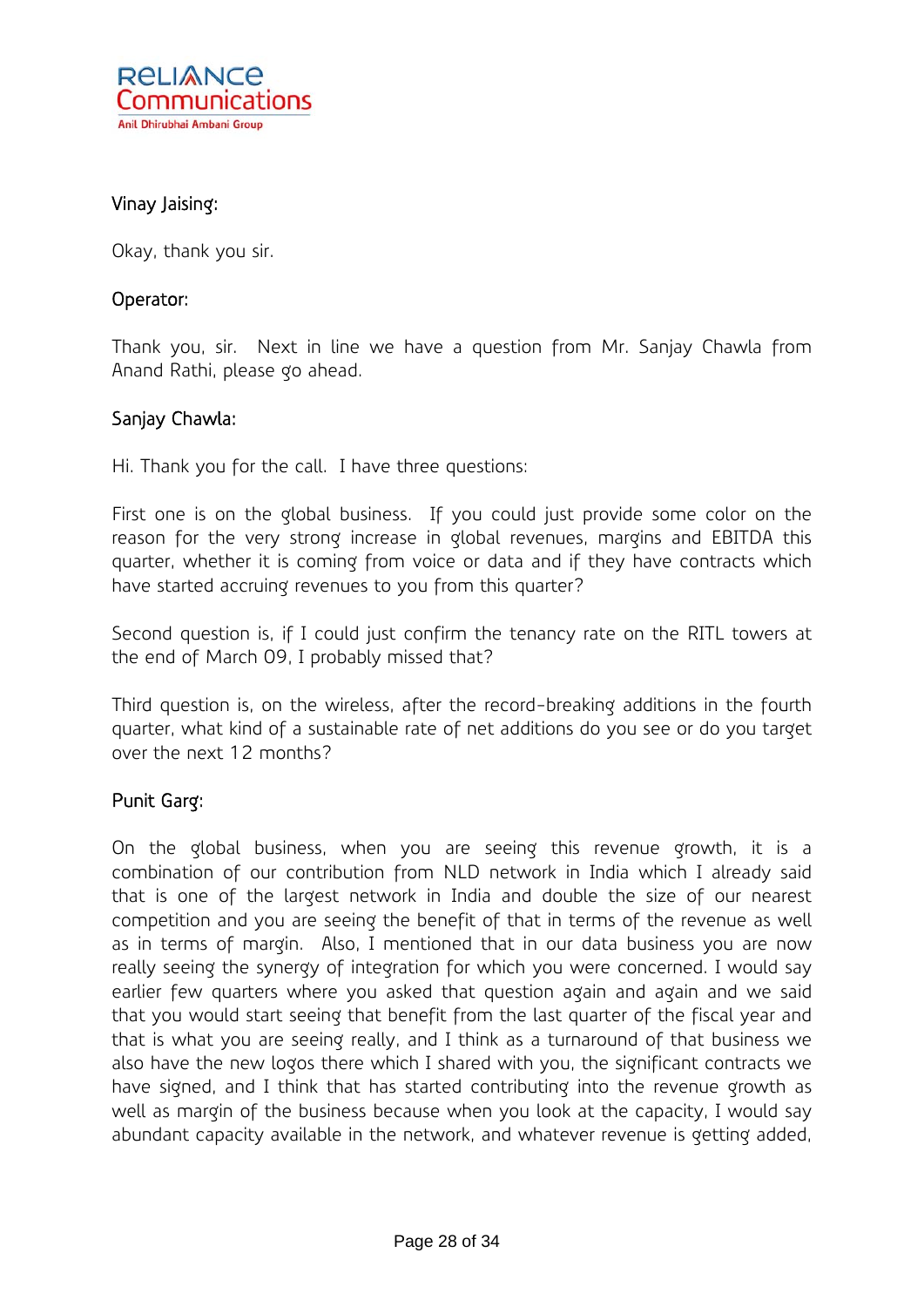

a significant amount of that gets converted into the EBITDA or margin of the business.

### Sanjay Chawla:

Punit, just a follow up on this, would it be a fair observation to make that most of the growth and revenues and EBITDA in this quarter has come from data and not necessarily and less from voice? Also a follow up question is what kind of an outlook do you have on the global segment margins going forward?

### Punit Garg:

Your observation I think is correct that the most of the growth has come from the data business, whether it has been domestic market or international market, it has been combination of wholesale and enterprise both, and I think as far as you are seeing the growth what I said three quarters earlier that you would see consistent growth in global business quarter on quarter and we have demonstrated that in last two or three quarters, and you would continue to see that improvement in forthcoming quarters as well.

### Inder Bajaj:

Sanjay, your query on tenancy rate; our tenancy rate as on March 09 is 1.6x.

### Sanjay Chawla:

Sir, on the wireless side, what kind of a sustainable rate of net additions do you see or do you target for the next 12 months?

#### S.P. Shukla:

My friend, we have raised the expectations internally as well as externally. Our endeavor will be to rise to those expectations.

#### Sanjay Chawla:

Just a question on margin of global segment for Mr. Garg, what kind of an outlook do you have on the global segment margins?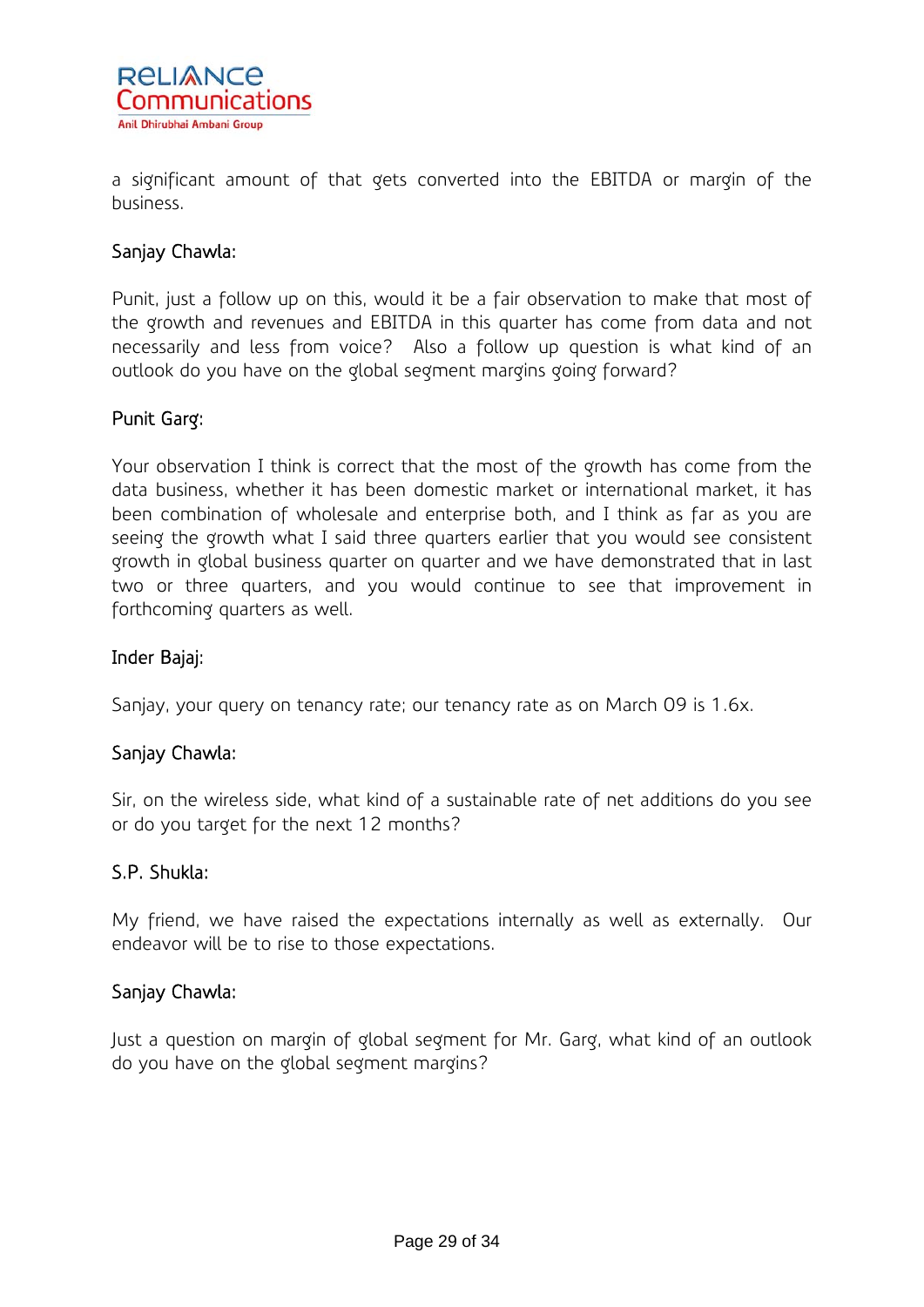

### Punit Garg:

We have said earlier that you would see a growth of around I would say 100 basis points as far as quarter on quarter is concerned, but nothing can be said as you know someone asked earlier that what AT&T and Verizon are saying that there is negative growth in the enterprise market, we are trying to beat that with what solutions and innovative approach we have in the market and I have a firm belief that we would grow quarter on quarter and I think you would see that as the results come and I think you would be able to draw that trend yourself.

#### Sanjay Chawla:

Okay, thank you very much.

### Operator:

Thank you, sir. Our next question comes from Mr. G.V. Giri from IIFL Capital, please go ahead.

### G. V. Giri:

Thank you for the opportunity.

#1, is your GSM in the new circles net revenue positive?

#2, can you throw some color on the operating cash flows for this quarter? #3, you mentioned something about offering centralized billing to your enterprise customers, any plans of introducing a variant of that in the retail segment? And, #4, what could be the approximate size of the GFA when the optic fiber moves into the Reliance Infratel division?

### S.P. Shukla:

Let me take the first question whether the GSM subscribers in new circles are revenue positive? Yes, they are revenue positive. What is your second question?

### G. V. Giri:

Can you explain how much your operating cash flow would have been for this quarter?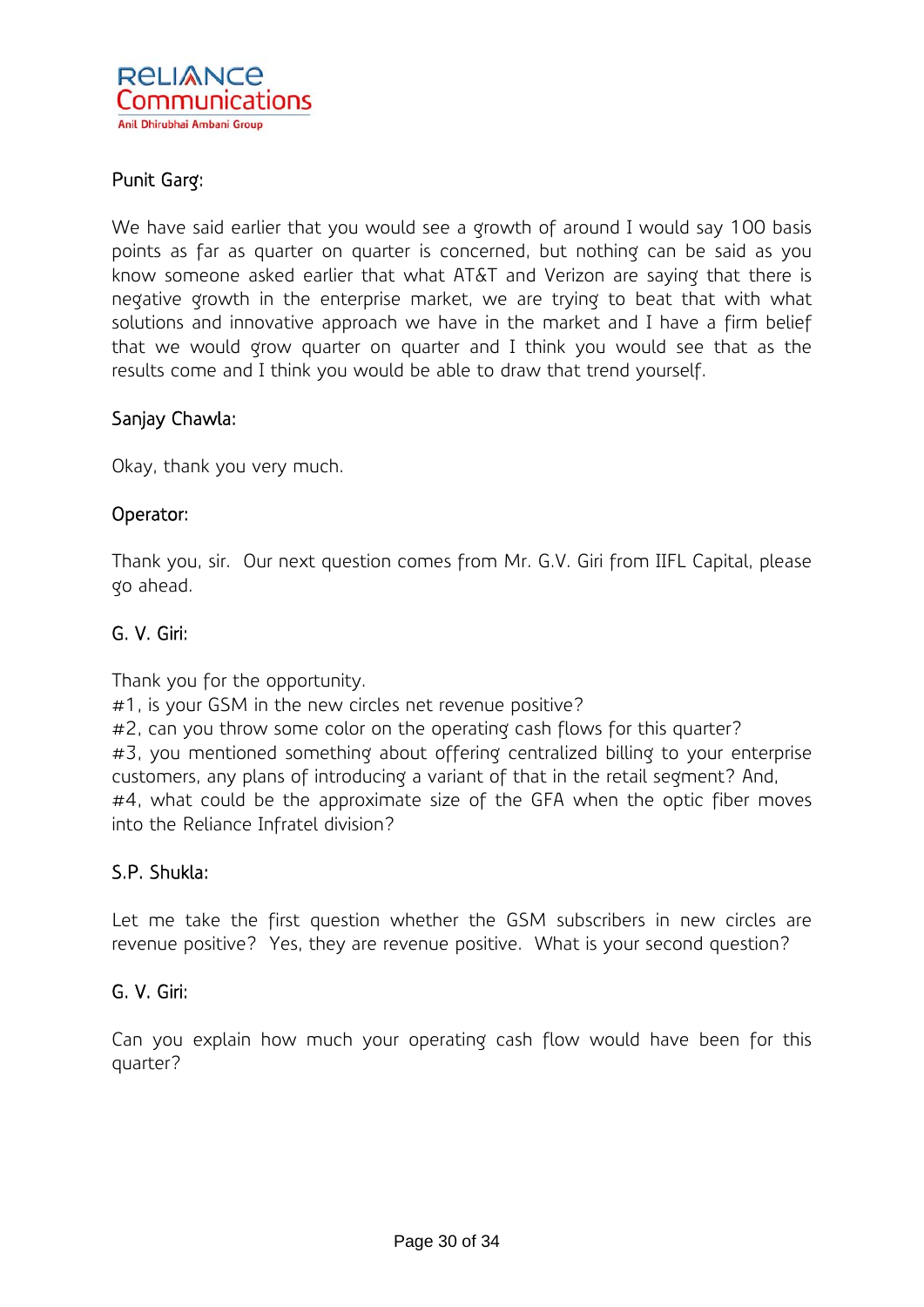

### Arvind Narang:

The P&L and the KPIs we have already disclosed. The items which are linked with the balance sheet and cash flow, we are bound not to disclose that as part of the scheme of arrangement, so we have already covered that in the call. We didn't understand what exactly is your specific query.

#### G. V. Giri:

The third question was, you said you would offer centralized billing to your enterprise customers, and is there something that you might do on a similar scale to your retail customers also?

#### George Varghese:

The centralized billing platform is a platform feature which is available to all the products and services of Reliance Communications whether it is enterprise, whether it is GSM, whether it is anybody who wants to get that kind of a facility. So the facility is available right now as we talk and even our mobility customers are using that same facility of centralized billing, which is available across, that is a platform which right from the day we launch we build those features in, and which is becoming a unique differentiator for us in the market place across all segments of the business whether it is enterprise broadband, whether it is wireless. Actually you are aware some of our competitors operate from a circle centric point of view, we have always operated pan India, so that advantage is there and it can be reaped to all our business streams.

### G. V. Giri:

Lastly, what would be the approximate increase in gross fixed assets of Reliance Infratel when the optic fiber moves into that?

#### Arvind Narang:

We can come back to you on that specific number?

#### G. V. Giri:

Sure, thank you.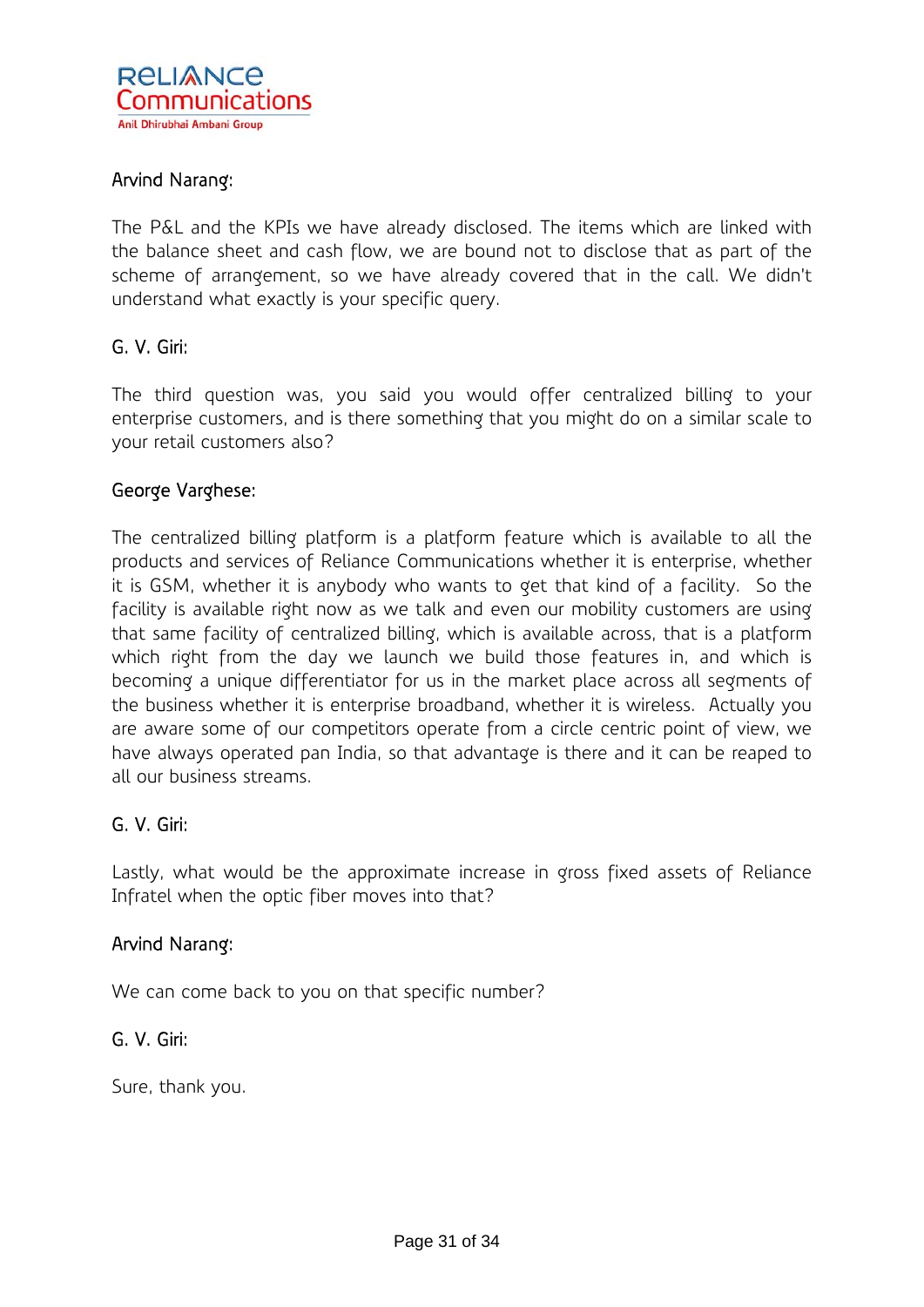

### Operator:

Thank you sir. Next in line we have a question from Mr. Tien Doe from GIC, please go ahead.

### Tien Doe:

Hi. Good evening, thanks for the call. Just three questions:

First question, I am just on a dimension what growth you are expecting on the mobile side, Bharti at the moment is adding Rs. 4 to 5 billion of revenues each quarter. Is that the level of growth that you would hope to get in the first quarter of this financial year versus what you did in the fourth quarter of last year?

The second question is, if the unexpected happens and your GSM subscribers do not start to reload and the quality of the subscribers is poorer than you expect, what is your plan B, what do you do then? You said before the multi-SIM phenomenon, it is a case of just marketing and making sure your SIM card is used more often than anybody else's is, what is that marketing strategy to get people to reload your SIM card more often than anybody else's?

The third question is just on your broadband net adds, those have been coming off a few quarters now, I think the last one was about 50,000, that is got to be a little disappointing given the number of buildings connected is rising pretty fast. What is the story there do you think, what can you do to stimulate those broadband net adds over a 100,000 again?

### S.P. Shukla:

Let me begin with wireless part first and then my colleagues will be taking on broadband and other questions.

You are quite right that indication of the revenue growth can be had from the overall revenue growth of the sector, so that can be one good starting point to estimate what will be the upside from our GSM entry. We will be benefiting on the revenue front from three different streams.

- 1. The plain and simple subscriber growth.
- 2. The quality of subscribers which we are able to get by entry into GSM, which due to device related constraints in CDMA we were able to get certain segments of customers, which in GSM we have a far wider access and far wider entry into different segments.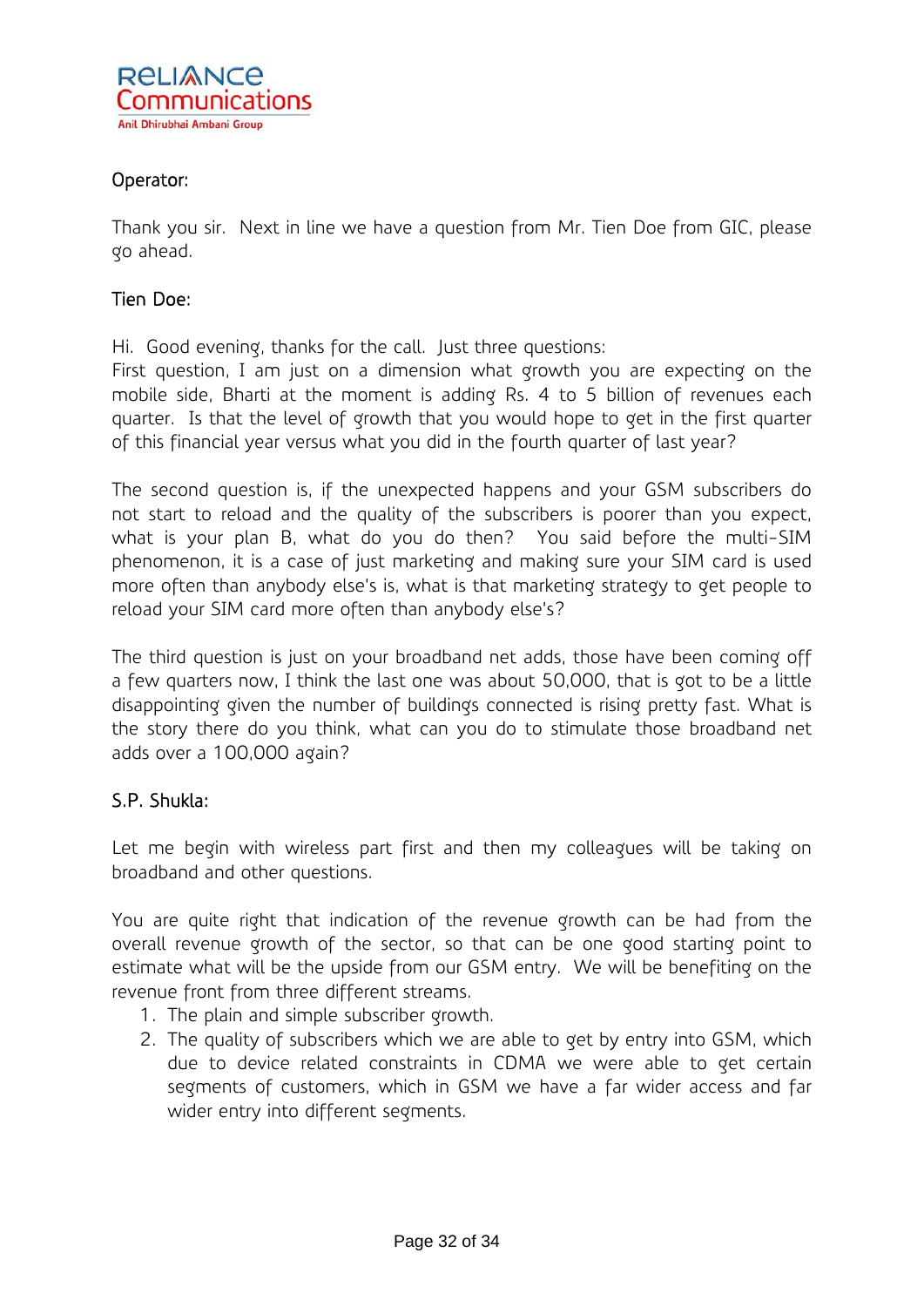3. We will be able to participate in international roaming both for outgoing as well as for incoming.

These are the three different segments where we will benefit form the revenue upside.

Overall, we cannot give specific numbers, but all these three benefits will become available in the coming quarter.

### George Varghese:

Coming to the broadband business, I think in spite of whatever the economic mood in the country is, in spite of corporates cutting down on spend, I think we have shown some fantastic results over the last two quarters, and like I said earlier we have been able to do that and bucking the trend in the industry we have been able to do that because of the wide range of products and our consultative approach to offering competitive solutions to corporates. So, I think we have actually bucked the trend and because we cannot give value to our customers we have been able to show this fabulous numbers in the last two quarters.

#### Tien Doe:

You would expect in coming quarters that your broadband net adds to rise again or we should expect a 50,000 a quarter sort of figure?

### Mr. George Varghese:

The numbers we are talking is combined enterprise data wireline segment, broadband from a consumer perspective and also for the enterprise business, we show our numbers consolidated. So, we don't report numbers separately. But overall revenues from this business will continue to grow the way it has been growing over the last few quarters.

### Tien Doe:

All right, thank you.

### Operator:

Thank you sir. That was the final question due to the time constraint. That does conclude our conference for today. Thank you for participating. You may all disconnect now.